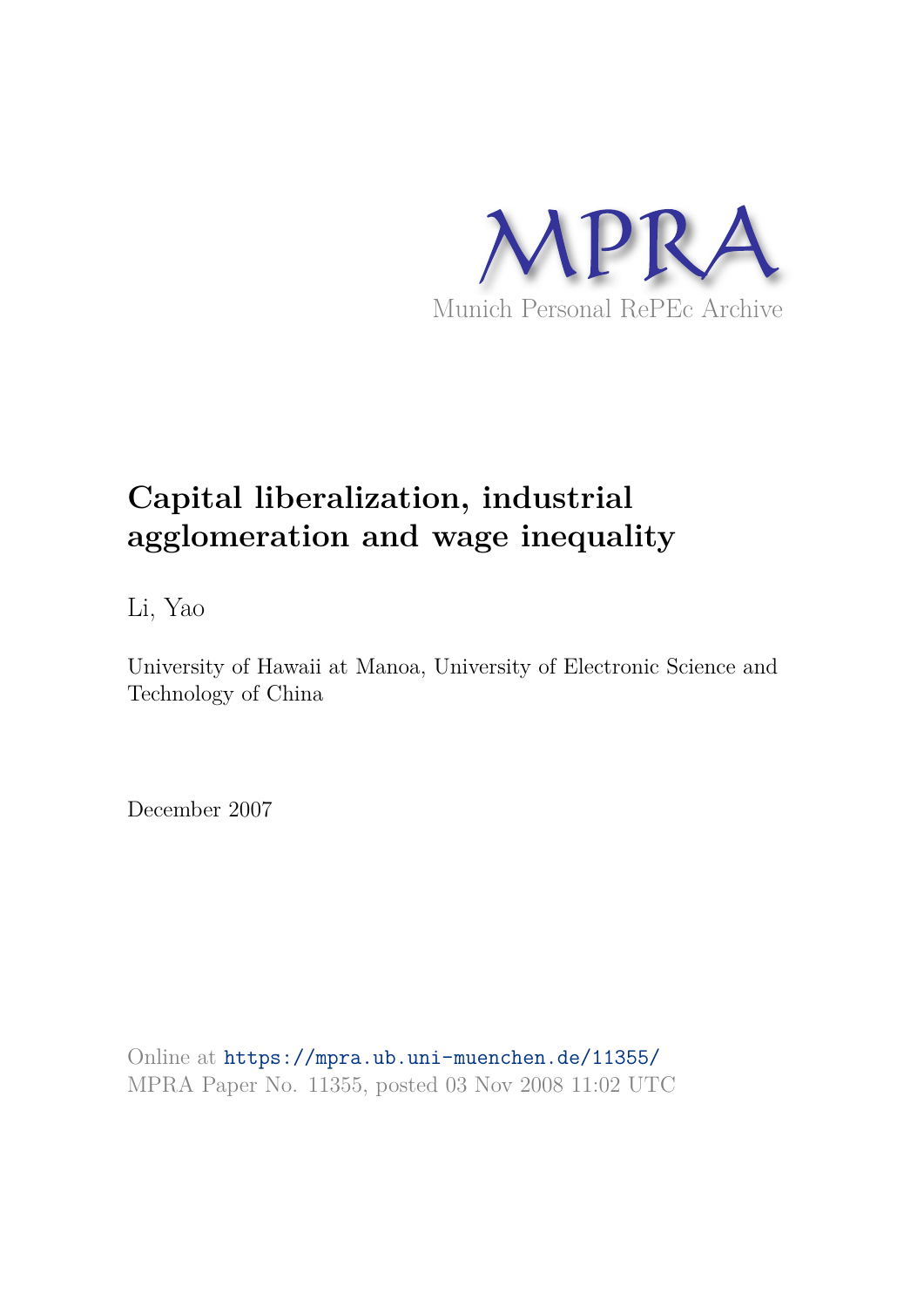# **Capital Liberalization, Industrial Agglomeration**

## **and Wage Inequality**

**Abstract**: This paper sets up a new economic geography model with diminishing marginal returns and examines the effect of capital liberalization on industrial agglomeration and wage inequality. The simulation results indicate that for the country with strict capital controls, capital liberalization can help reduce wage difference between countries in both nominal and real terms. It is also shown that when both comparative advantage and agglomeration are in effect, low trading costs does not necessarily cause the catastrophic agglomeration in the country with the larger market as most other NEG models predict.

**Key Words:** New Economic Geography, Capital Liberalization, Trade Costs

#### **JEL Classification: F12, O24, R12**

# **1. Introduction**

In the 1990s, theorists developed a new approach to understanding the spatial concentration of economic activities: "New Economic Geography" (NEG). NEG approaches economic geography with a perspective developed from "new trade theory" instead of regional economics. Most of the NEG models predict that a larger economy (i.e., one has both a greater labor endowment and a larger local market) tends to be more attractive to manufactures and to offer higher real wage levels. NEG models successfully explain the geographical distribution of economic activities among countries within the European Union as well as counties within the United States [Baldwin et. al. (2003), Henderson and Thisse (2004)]. However, the stylized facts of China seem to run contrary to the predictions of NEG models.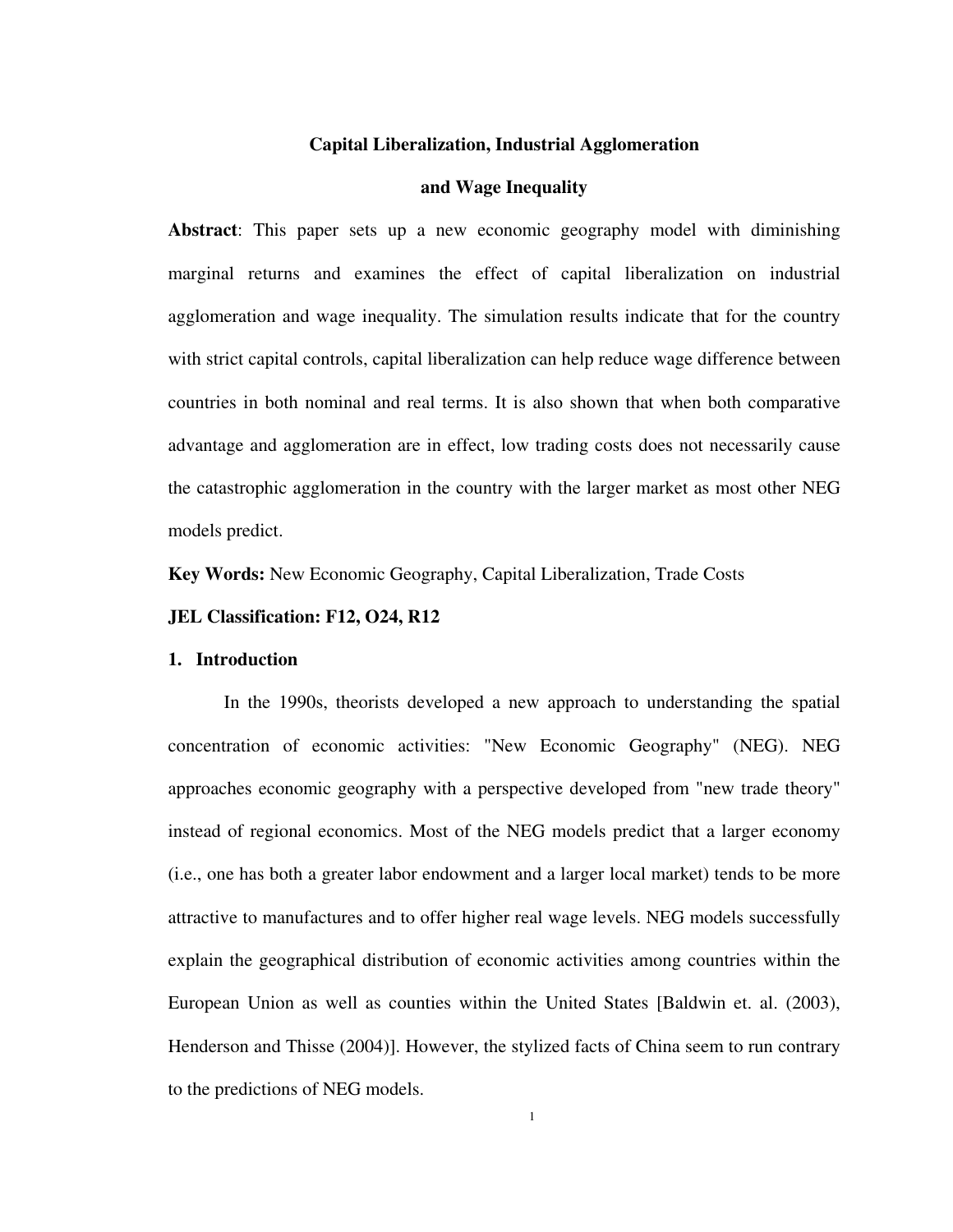The economy of China is larger than most of its trading partners. The country also has the largest labor endowment in the world. But the labor costs (real wage level) of China are lower than most of its trading partners. This is consistent with the prediction of the traditional Hecksher-Olin trade theory. The H-O theory is based on an important assumption, diminishing marginal returns, which is a law followed by most production systems. The law of diminishing returns states that in a production system with fixed and variable inputs, beyond some point, each additional unit of variable input yields less and less additional output. The existence of diminishing marginal returns affects the equilibrium factor returns and location of production materials. It will impede the use of inputs that exceeds the optimal level indicated by the given technology. In other words, it can impede the agglomeration of factors and economic activities to some extent. Therefore, it is necessary to include the second factor, capital, into the NEG models when analyzing the causes of agglomeration and the resulting equilibrium factor returns. Some theorists have set up NEG models involving both labor and capital (either physical or human capital) in industrial production, such as Martin and Rogers's (1995) Footloose Capital (FC) model, Ottaviano (1996) and Forslid's (1999) Footloose Entrepreneurs (FE) model and Baldwin's (1999) Constructed Capital (CC) Model. However, none of these studies focus on the interaction between agglomeration and diminishing marginal returns. In this paper, I set up a NEG model with diminishing marginal returns and examine the effect of capital liberalization on industrial agglomeration and wage inequality. Amiti (2005) also embed a NEG model with vertical linkages within a Heckscher-Ohlin framework to analyze the interaction between agglomeration and comparative advantage.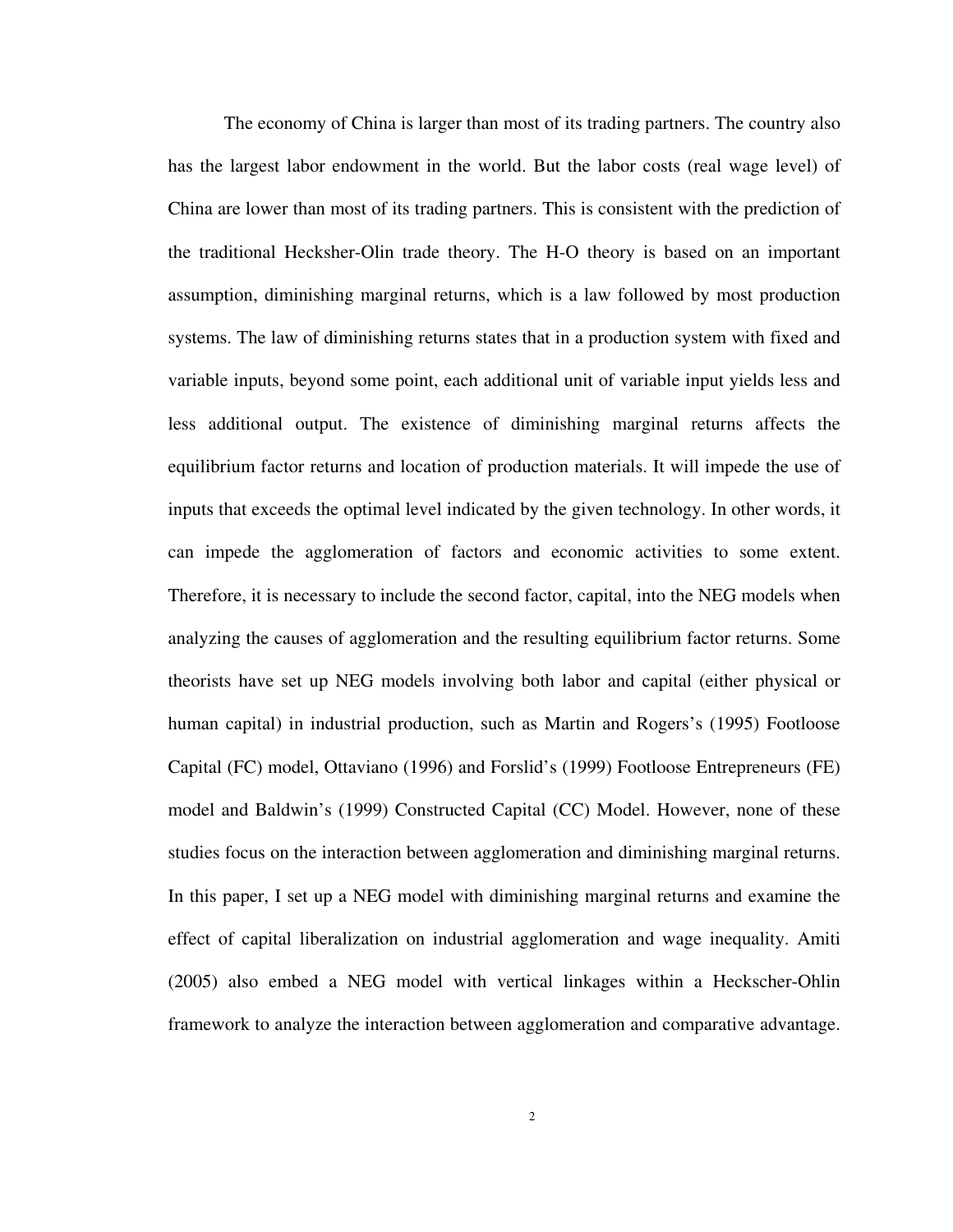But her study focuses on the effects of reducing trade costs rather than the capital mobility on the location of manufacturing firms.

On the other hand, most NEG models predict catastrophic agglomeration [Baldwin (1999)] of manufactures when the trade costs are sufficiently low. This does not seem to find empirical support at a broad. As a "world factory", China is attractive to the labor-intensive industries. However, it is unlikely that China will attract a relocation of all labor-intensive industries, much less a relocation of all manufacturing industries, into China. In the labor-involved production, the shift of production can lead to the shift of both labor and expenditure, which followed by further production shifting. This kind of circular causality finally causes the catastrophic agglomeration. By introducing capital as a specific factor for the final manufacturing production, my model divides the manufacturing sector into labor- and capital- intensive industries and completely rules out the circular causality from the capital-intensive industry. As a result, my simulation results show that only if the distribution of labor endowments is highly concentrated and the trade costs are extremely low, the labor-intensive industries agglomerate into the labor abundant countries. The catastrophic agglomeration does not occur in the capitalintensive industries.

The remainder of the paper is organized as follows. In the second section, I incorporate a capital endowment into Puga (1999) 's Core-Periphery model with Vertical Linkage (CPVL) and set up an autarky model with three factors and two sectors. In the third section, the model is expanded to include two countries and international trade. Numerical simulations are used to analyze the general equilibrium. I also check the

3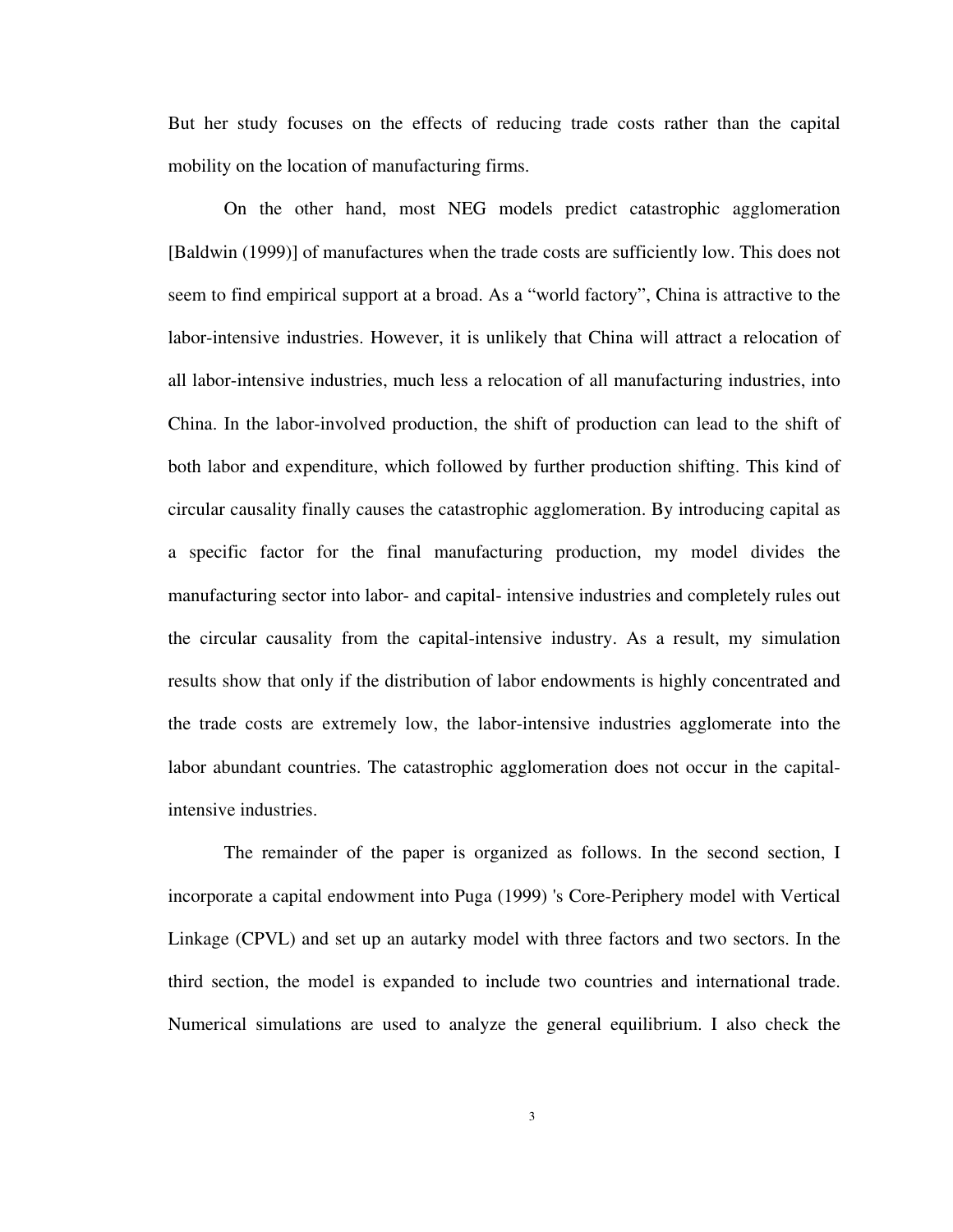robustness of the model to the introduction of trade costs for agricultural goods. Conclusions and remarks are in section four.

#### **2. Model of Autarky Economy**

To set up a model with international trade, I start from a model of an autarky economy. Consider a model similar to Puga (1999)'s model, with two sectors, agriculture and manufacturing, but three factors, arable land  $(A)$ , labor  $(L)$  and capital  $(K)$ , instead of two factors (land and labor).<sup>1</sup> Labor is assumed to be mobile between the agricultural sector and manufacturing sector which is the assumption also used by Puga. I assume land and capital are specific factors for agriculture and manufacturing respectively.

# **1. Consumer Side**

As in the CPVL model, the representative consumer maximizes utility:

$$
U = C_A^{1-\mu} C_M^{\mu}, \ 0 < \mu < 1 \tag{2.1}
$$

$$
\text{s.t } P_A C_A + P_M C_M = Y \tag{2.2}
$$

where  $C_A$  and  $C_M$  denote the consumption of agricultural products and final manufactures.  $P_A$  and  $P_M$  are prices of agricultural products and final manufactures and Y is the income.

The utility function implies that  $\mu$  share of a representative consumer's income will be spent on manufactures and  $1-\mu$  share of the income will be spent on agricultural products. Assume everybody in the economy has the same utility function. The share of manufactures in the total consumption of the economy will be  $\mu$ .

#### **2. Producer Side**

 $\overline{a}$ 

<sup>&</sup>lt;sup>1</sup> Actually, L, K can be just labor, capital or Cobb-Douglas combinations of labor, capital or other endowments (human capital), but I consider them as labor and physical capital respectively here.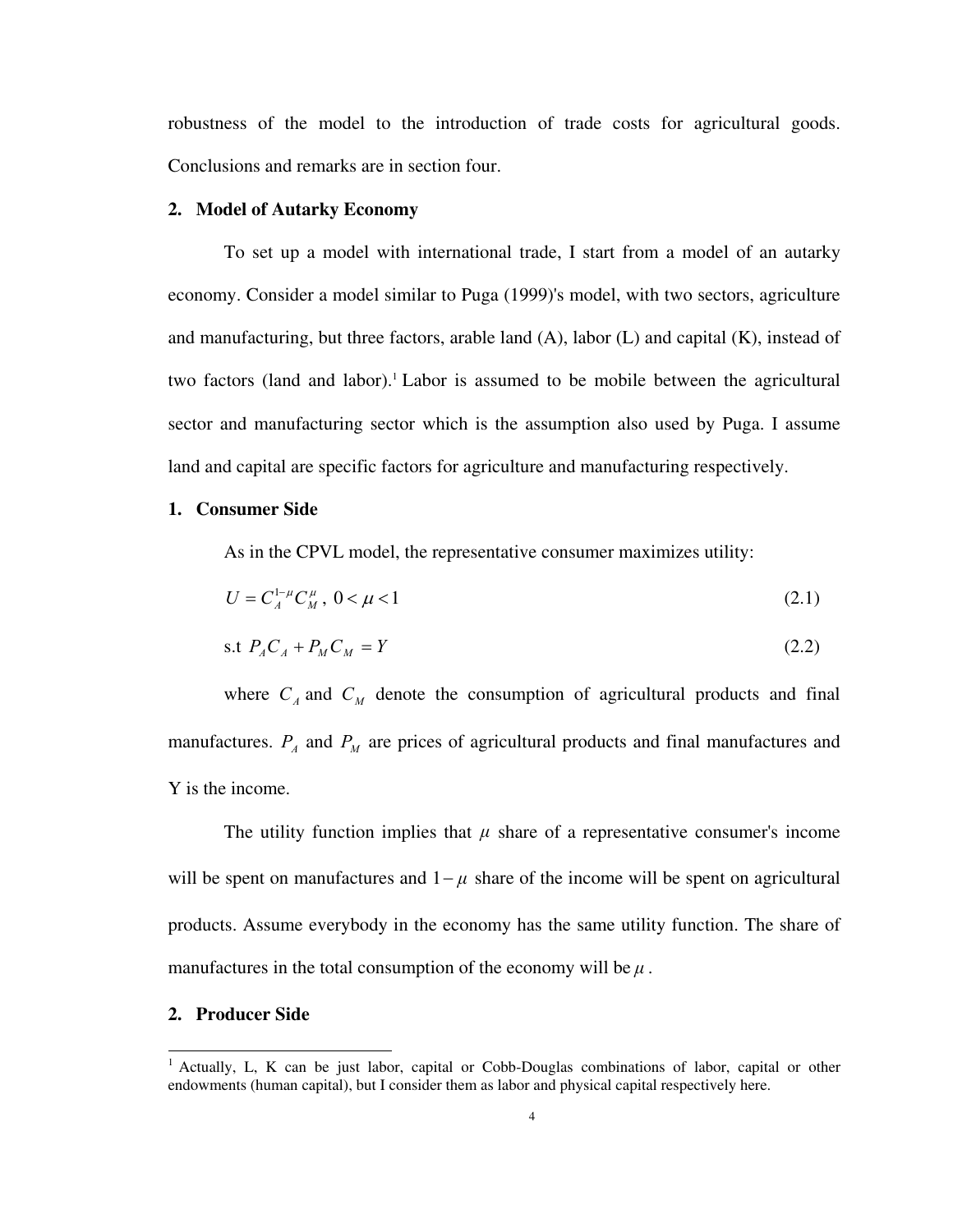Agriculture is perfectly competitive and produces a homogenous output with a constant return to scale (CRS) technology as in the CPVL model. I use the specific production function that Puga (1999) uses for the agricultural sector:  $X_A = A^{1-\theta} L_A^{\theta}$ .  $X_A$ , A and *LA* denote the agricultural output, the amount of arable land and the labor employed in the agricultural sector respectively. Since the land endowment is fixed, the representative land owner will choose the amount of labor to maximize the return to land (*g*) according to the prevailing wage level (*w*) and agricultural commodity price  $(P_A)$ . Same as all other NEG models, the price of the agricultural product is set to be the numeraire:  $P_A = 1$ . So the maximization problem for a representative land owner is:

$$
\text{Max } Ag(w) = X_A P_A - w L_A, \text{ s.t. } X_A \le A^{1-\theta} L_A^{\theta}.
$$
\n(2.3)

The manufacturing sector displays increasing return to scale (IRS) in a two-stage production process: As in the CPVL model, the first stage products are differentiated intermediate manufactures that will be used as inputs in the second stage of production. The number of varieties of the first stage manufactures is endogenous. The second stage, however, involves a Cobb-Douglas combination of the intermediate manufactures ( $C_L$ ) and capital which is not considered in the CPVL and most related models.

Following Krugman (1991) and all other NEG models, I use Dixit and Stiglitz (1977)'s framework to model the intermediate manufacturing production, which implies that each variety can be produced by only one firm. The production of an individual variety involves a fixed cost and a constant marginal cost: to produce  $x_i$  of good *i*, I need  $L_i = \alpha + \beta x_i$  ( $\alpha > 0$ ,  $\beta > 0$ ), where  $L_i$  is the amount of labor employed to produce good *i*.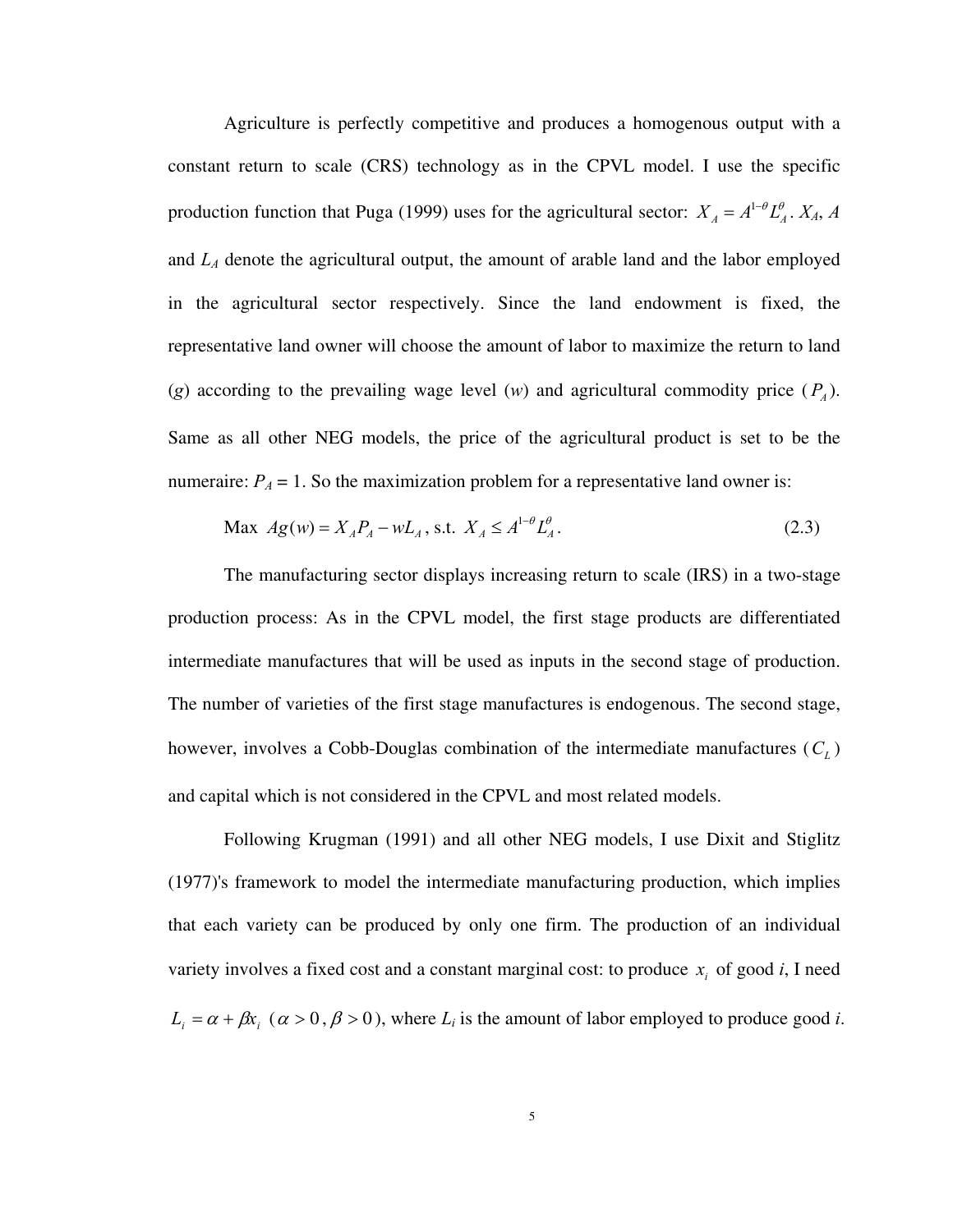The total cost of producing good *i* is  $E_i = wL_i = w(\alpha + \beta x_i)$ , so the marginal cost is  $MC_i = \frac{CD_i}{2a_i}$ *i*  $MC_i = \frac{\partial E}{\partial \tau}$ *x*  $=\frac{\partial}{\partial t}$ ∂  $= w\beta$ . Therefore the IRS of first stage manufactures comes from the scale

of a single firm's production.

Following Krugman (1991), the aggregation of intermediate manufactures is

defined by 
$$
C_L = \left(\sum_{i=1}^{n} c_i^{\frac{\sigma-1}{\sigma}}\right)^{\frac{\sigma}{\sigma-1}}
$$
(2.4)

where *n* is the number of varieties of intermediate manufactures and  $\sigma$  > 1 is the elasticity of substitution among the varieties.<sup>2</sup>

The price index of intermediate manufactures can be defined as [Fujita et.al.

$$
(1999)]: P_L = \left(\sum_{i=1}^n p_i^{1-\sigma}\right)^{\frac{1}{1-\sigma}}\tag{2.5}
$$

The production function of final manufactures is defined as:

$$
X_M = C_L^b K^{1-b} = \left[ \left( \sum_{i=1}^n c_i^{\frac{\sigma-1}{\sigma}} \right)^{\frac{\sigma}{\sigma-1}} \right]^b K^{1-b}
$$
 (2.6)

where  $0 < b < 1$ .

-

By now, I have set up a model of an autarky economy with two sectors and three factors. The inclusion of both labor and capital as variable input for industrial production enables the model to reflect the effect of diminishing marginal returns for both labor and capital. At the same time, since the capital input is specific for the final manufacturing production, we can certainly consider this industry as the capital-intensive industry while

 $2<sup>2</sup>$ I follow Ethier's (1982) assumption that the work of aggregating varieties can also be considered as a variety, so there is no extra labor needed in the aggregation production.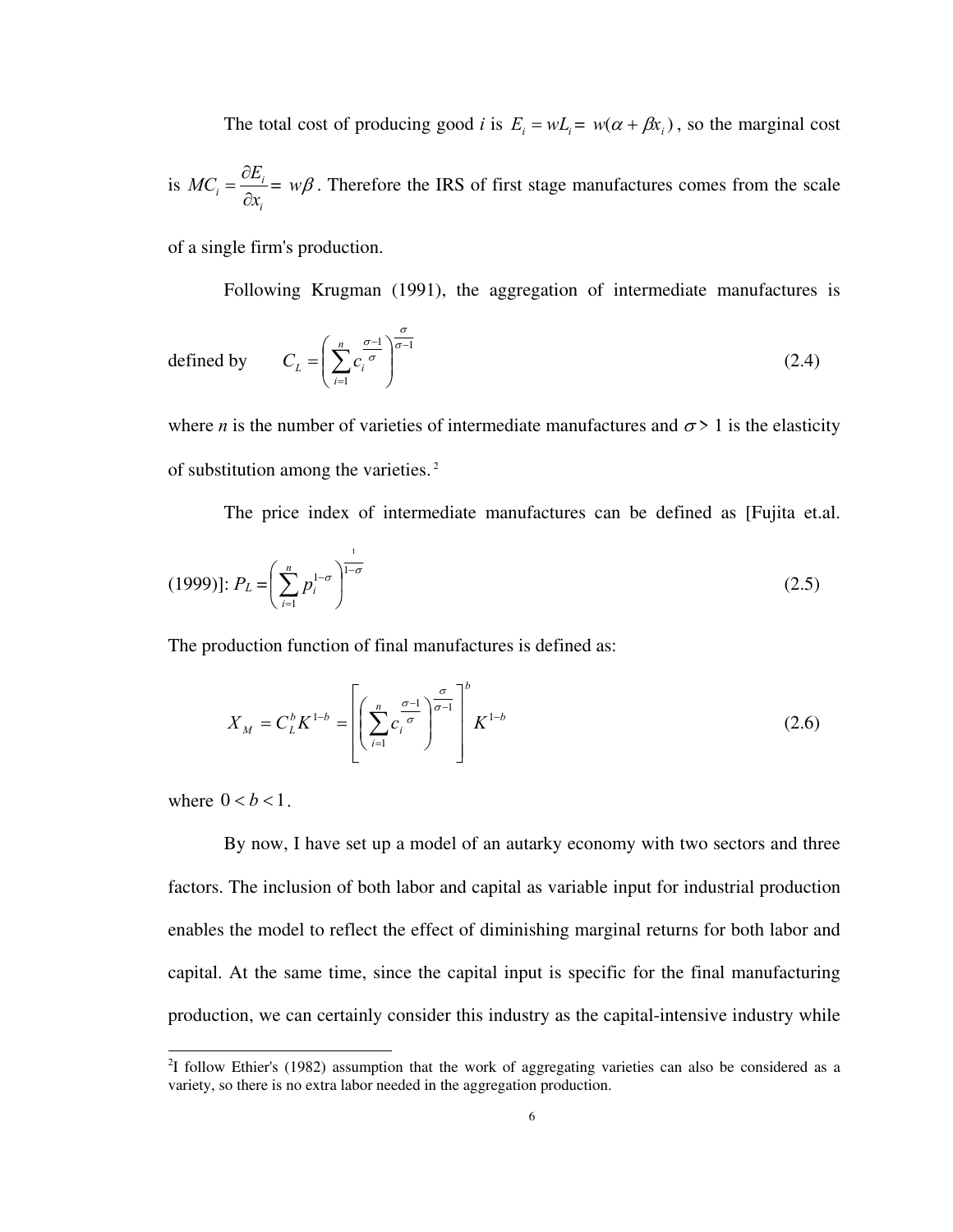the intermediate manufacturing production is labor-intensive. This division strengthens the difference of the two vertically linked industries and further help in analyzing the special distribution of labor- and capital-intensive industries separately. In the following section, I solve the general equilibrium and do some comparative static analysis.

# **3. General Equilibrium and Comparative Static Analysis**

Same as the standard Dixit-Stiglitz (1977) framework, I assume the producer of each variety acts as though his behavior does not influence that of other varieties' producers. By solving the production maximization problem, I can get the profit maximization price for each variety of the intermediate manufacture:

$$
p_i = \left(\frac{C_L}{nc_i}\right)^{\frac{1}{\sigma}}
$$
\n(2.7)

and the optimized production for each variety:  $x_i = \frac{\alpha}{\beta} (\sigma - 1)$  $=\frac{a}{a}(\sigma-1)$ . (2.8)

(It is the same with most NEG models.)

Therefore, the number of varieties:

$$
n = \frac{L - L_A}{L_i} = \frac{L - Ag_w}{\alpha + \beta x_i} = \frac{L - Ag_w}{\alpha \sigma} = \frac{L - A\left(\frac{w}{\theta}\right)^{\frac{1}{\theta - 1}}}{\alpha \sigma}.
$$
 (2.9)

Assume that the market for final manufactures is perfectly competitive. The zero

$$
\text{profit condition is: } P_M X_M = P_L C_L + rK = \frac{P_L C_L}{b} = \frac{rK}{1 - b} \,. \tag{2.10}
$$

Market clearing in autarky implies

$$
X_A = C_A,\tag{2.11}
$$

$$
c_i = x_i, \tag{2.12}
$$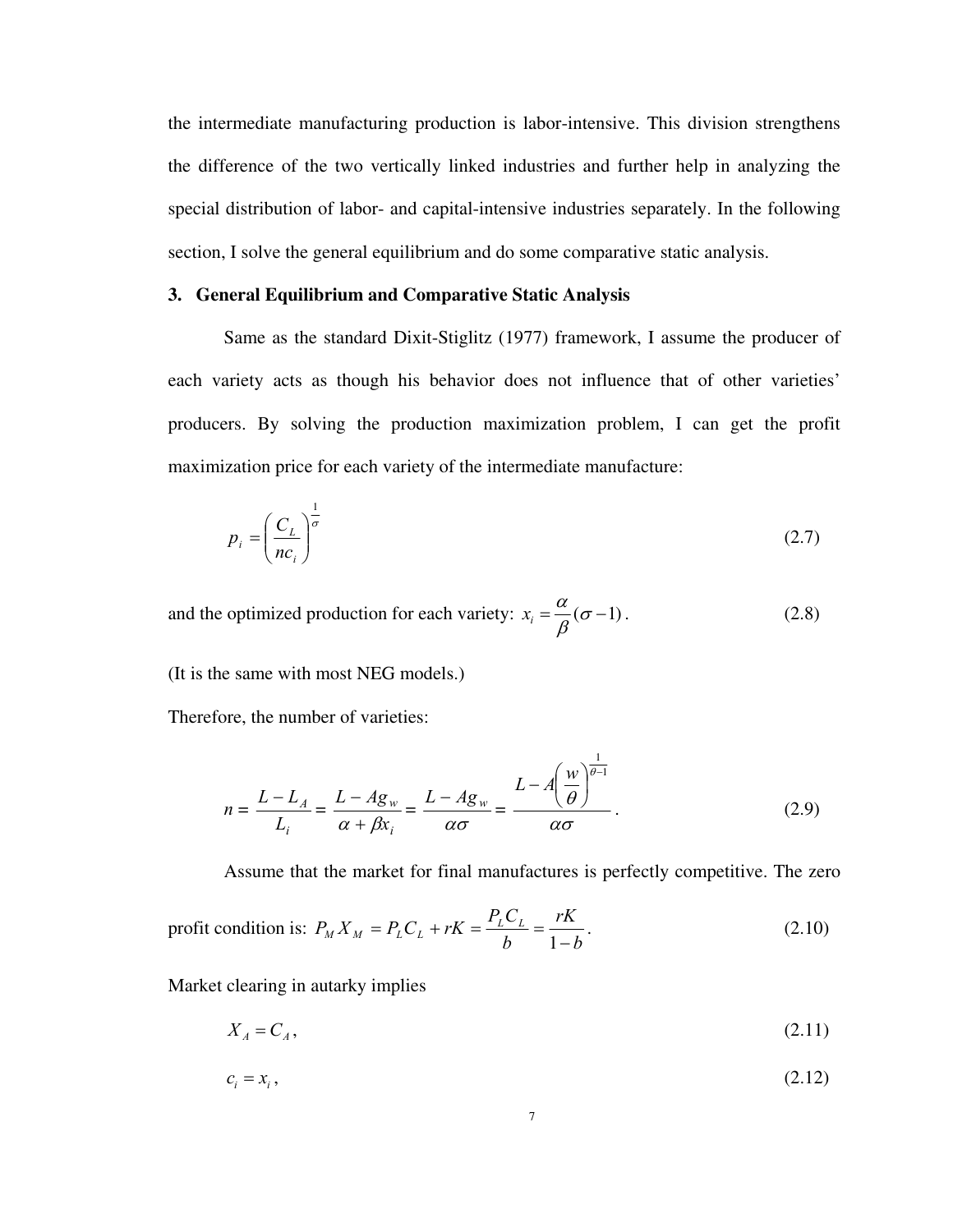$$
C_M = X_M. \tag{2.13}
$$

Full employment implies:  $L = L_A + \sum$ =  $=L_4+\sum_{ }^n$ *i*  $L = L_A + \sum L_i$ 1  $(2.14)$ 

Balance of payment gives us:  $P_A C_A + P_M C_M = Ag(w) + Lw + Kr$ . (2.15)

Solving the system (2.11) - (2.15), I get the equilibrium factor returns, commodity prices and the number of varieties.

The equilibrium wage rate: 
$$
w = \theta \left(\frac{A}{L}\right)^{1-\theta} \left[ \left(\frac{1}{1-\mu} - 1\right) \frac{b}{\theta} + 1 \right]^{1-\theta}
$$
. (2.16)

The equilibrium land price:

$$
g(w) = (1 - \theta)\left(\frac{w}{\theta}\right)^{\theta/(\theta - 1)} = (1 - \theta)\left[\left(\frac{1}{1 - \mu} - 1\right)\frac{b}{\theta} + 1\right]^{-\theta}\left(\frac{L}{A}\right)^{\theta}.
$$
 (2.17)

The equilibrium capital rent: 1 1  $(1-b)\theta^{\theta}(\mu b + \theta - \mu \theta)$  $(1 - \mu)$  $r = \frac{\mu(1-b)\theta^{\theta}(\mu b + \theta - \mu \theta)^{-\theta}L^{\theta}A}{\theta^{\theta}L^{\theta}L^{\theta}}$ *K*  $\theta$  (  $\partial$   $\partial$   $\partial$   $\partial$   $\partial$   $\theta$   $I^{1-\theta}$ θ  $\mu(1-b)\theta^{\theta}(\mu b+\theta-\mu\theta)$ μ  $-\theta$   $\mathbf{I}^{\theta}$   $\mathbf{I}^{\mathbf{-1}}$ −  $=\frac{\mu(1-b)\theta^{\theta}(\mu b+\theta-)}{2}$ −  $(2.18)$ 

The price and price index of intermediate manufactures:

$$
P_{L} = n^{\frac{1}{1-\sigma}} p_{i} = (b\mu + \theta - \mu\theta)^{(1-\theta + \frac{1}{\sigma-1})} \left(\frac{\alpha\sigma}{b\mu}\right)^{\frac{1}{\sigma-1}} \theta^{\theta} (1-\mu)^{(\theta-1)} \beta \frac{\sigma}{\sigma-1} A^{1-\theta} L^{\frac{1}{1-\sigma}+\theta-1} (2.19)
$$

The equilibrium price of final manufactures:  $P_M = \xi A^{1-\theta} L^{\theta-\frac{\omega}{\sigma-1}} K^{\theta-1}$ *b*  $P_M = \xi A^{1-\theta} L^{-\sigma-1} K$  $\zeta A^{1-\theta} L^{\theta-\frac{\sigma b}{\sigma-1}} K^{b-1}$  (2.20)

where 
$$
\xi = \mu \theta^{\theta} (1 - \mu)^{\theta - 1} \left( \frac{\alpha \sigma}{\mu b} \right)^{\frac{\sigma}{\sigma - 1}} \left( \frac{\beta}{\alpha (\sigma - 1)} \right)^{b} (\mu b + \theta - \mu \theta)^{\frac{\sigma}{\sigma - 1} - \theta}
$$

And the number of varieties of intermediate manufactures:

$$
n = \frac{Lb\mu}{(b\mu + \theta - \mu\theta)\alpha\sigma}
$$
\n(2.21)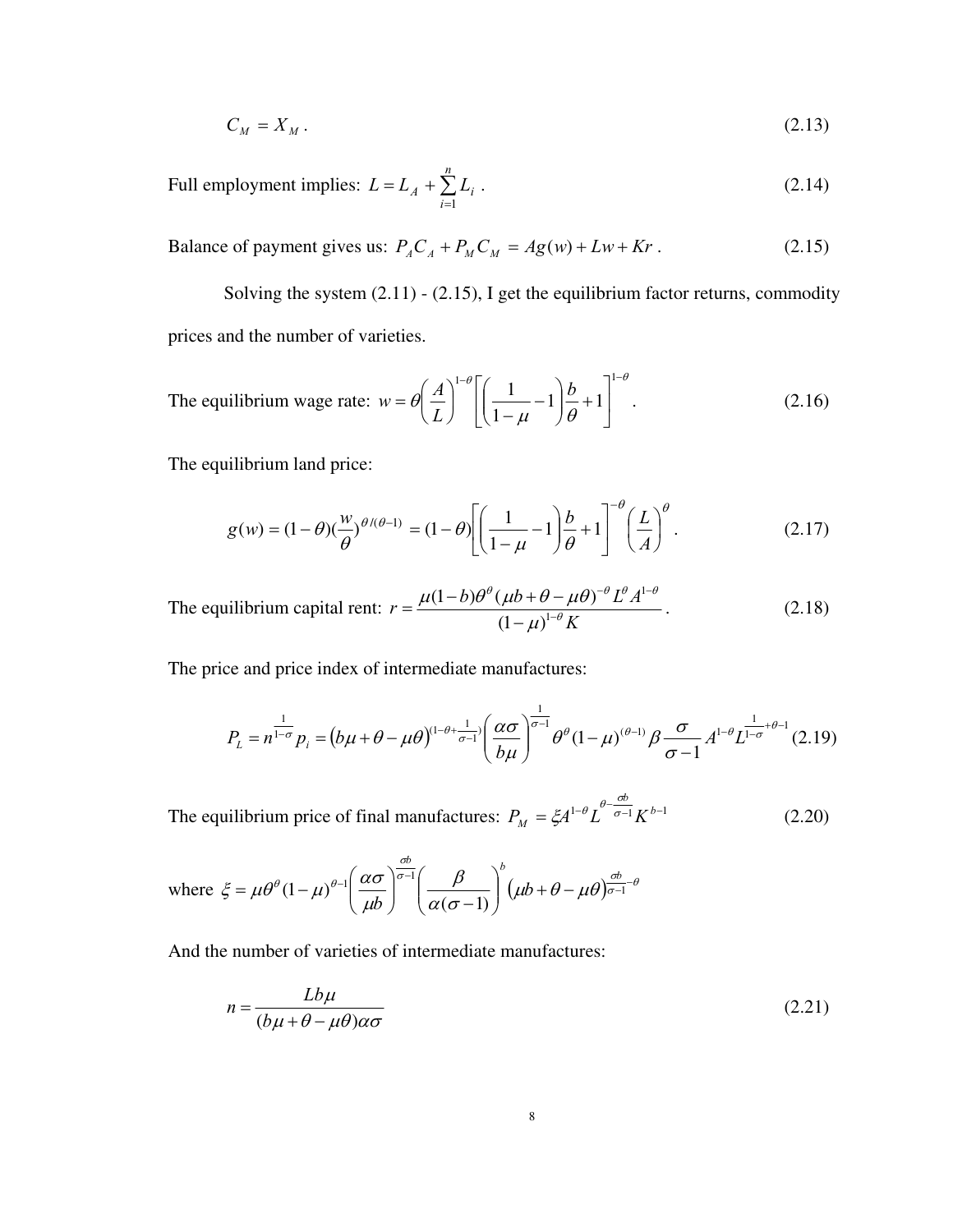From the comparative static analysis, I can get some standard results of traditional trade theories:

i) The price of a factor decreases in the factor's endowment  $\left(\frac{\partial g(w)}{\partial x}\right) < 0$ ∂ ∂ *A*  $\frac{g(w)}{g(w)} < 0, \frac{\partial w}{g(x)} < 0$ *L*  $\frac{\partial w}{\partial x}$ ∂ ,

 $< 0$ ∂ ∂ *K*  $\frac{dr}{dr}$  < 0 ) and increases in other factors' endowments ( $\frac{\partial g(w)}{\partial r}$  > 0 ∂ ∂ *L*  $\frac{g(w)}{g(x)} > 0$ ,  $\frac{\partial w}{\partial x} > 0$ *A*  $\frac{\partial w}{\partial x}$ ∂  $,\frac{0!}{24}>0$ ∂ ∂ *A*  $\frac{r}{t} > 0$ ,  $> 0$ ∂ ∂ *L*  $\frac{r}{r} > 0$ ).

ii) The price of a product decreases in the supply of its inputs  $\left(\frac{U_{L}}{2r} < 0\right)$ ∂ ∂ *L*  $\frac{P_L}{P_L}$  < 0,  $\frac{\partial P_M}{\partial V}$  < 0 ∂ ∂ *K*  $\frac{P_M}{\gamma_M}$  < 0,  $\frac{\partial P_M}{\partial M}$  < 0 ∂ ∂ *L*  $\frac{P_M}{\gamma}$  < 0 if  $\theta$  < *b*) and increases in the supply of other products' inputs  $\left(\frac{G_L}{2}\right) > 0$ ∂ ∂ *A*  $\frac{P_L}{P_L} > 0$ ,  $\frac{\partial P_M}{\partial L} > 0$ ∂ ∂ *A*  $\frac{P_M}{24} > 0$ ).<sup>3</sup>

I can also get some results that are consistent with previous CPVL model:

i) The equilibrium wage and the number of varieties increase in the share of industry in the economy ( ∂<sup>μ</sup>  $\frac{\partial w}{\partial y} > 0$ ,  $\frac{\partial w}{\partial y} > 0$ μ  $\frac{\partial n}{\partial n}$ ∂ ). But the land rent decreases in the share of

industry in the economy ( $\frac{\partial g(w)}{\partial q}$  < 0 ∂ ∂ μ  $\frac{g(w)}{g(w)} < 0$ .

> ii) The number of varieties increases in the labor endowment  $\left(\frac{\partial n}{\partial x}\right) > 0$ *L*  $\frac{\partial n}{\partial t}$ ∂ ) and

decreases in the firm-level economies of scale  $(\alpha)$ .

At the same time, due to the involvement of capital in the model, I also get some new results:

<sup>&</sup>lt;sup>3</sup> I only consider regular manufactures, not those needing special high technology or rare materials in production. For regular manufactures, the country with more labor usually has a lower price since labor is a necessary factor for all regular manufactures, no matter if they are labor-intensive or capital-intensive. Therefore, I assume this condition always holds through the paper.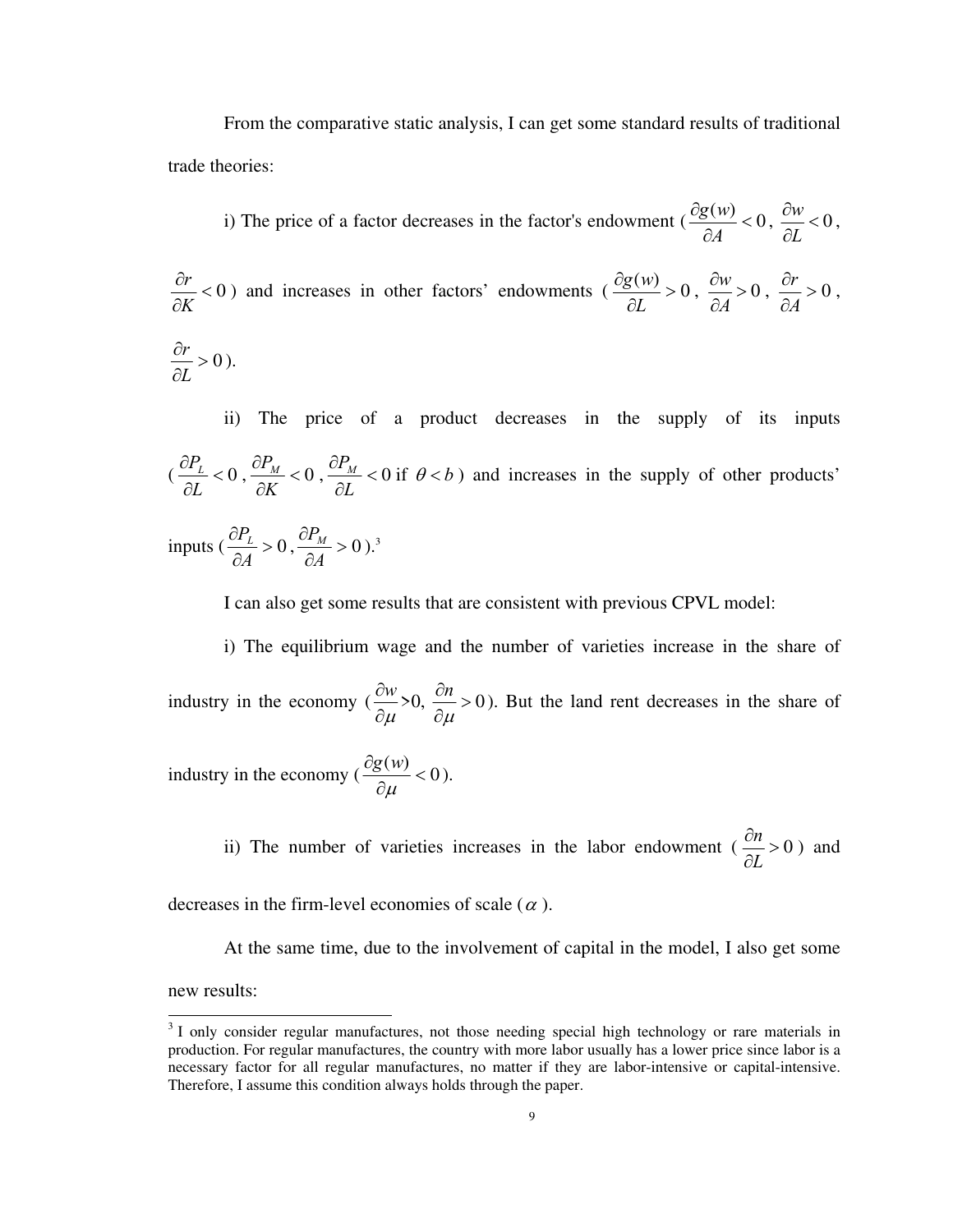**Proposition 1.** As the share of intermediate manufactures in the cost of final manufacturing production increase, the equilibrium wage rate increase  $\left(\frac{\partial w}{\partial x}\right) > 0$ *b*  $\frac{\partial w}{\partial t}$ ∂ ), while

the equilibrium land and capital rent decreases ( $\frac{\partial g(w)}{\partial x}$  < 0 ∂ ∂ *b*  $\frac{g(w)}{g(w)} < 0, \frac{\partial r}{g(w)} < 0$ ∂ ∂ *b*  $\frac{r}{t}$  < 0).

Holding all else equal, as the cost share of intermediate manufactures increases, the labor needed in manufacturing production will increase. Therefore, the return to labor increases, while the return to other factors (arable land and capital) decrease.

From (2.19) and (2.20), I can have the price ratio of final and intermediate manufactures:

$$
\frac{P_M}{p_i} = \left[\sigma(b + \frac{\theta}{\mu} - \theta)\right]^{\frac{\sigma b}{\sigma - 1} - 1} \left(\frac{\sigma - 1}{\beta}\right)^{1 - b} \alpha^{\frac{b}{\sigma - 1}} b^{\frac{-\sigma b}{\sigma - 1}} L^{1 - \frac{\sigma b}{\sigma - 1}} K^{b - 1} \tag{2.22}
$$

Therefore 
$$
\frac{\partial \frac{P_M}{p_i}}{\partial L} \begin{cases} > 0, & \text{if } \sigma(1-b) > 1 \\ < 0, & \text{if } \sigma(1-b) < 1 \end{cases}
$$
 and 
$$
\frac{\partial \frac{P_M}{p_i}}{\partial K} < 0.
$$
 (2.23)

Equation (2.23) indicates that the increase of capital endowment will decrease the relative prices of final manufacturing products (based on the price of intermediate manufactures). However, the relationship between labor endowment and the relative prices of final manufacturing products is uncertain and depends on the elasticity of substitution among varieties ( $\sigma$ ) and the cost share of capital in industrial production  $(1-b)$ . If  $\sigma(1-b) > 1$ , the increase of labor endowment will increase the relative prices of final manufacturing products. In other words, if the elasticity of substitution or the costs share of capital in industrial production is sufficiently large, the increase of labor endowment will increase final manufactures' relative price.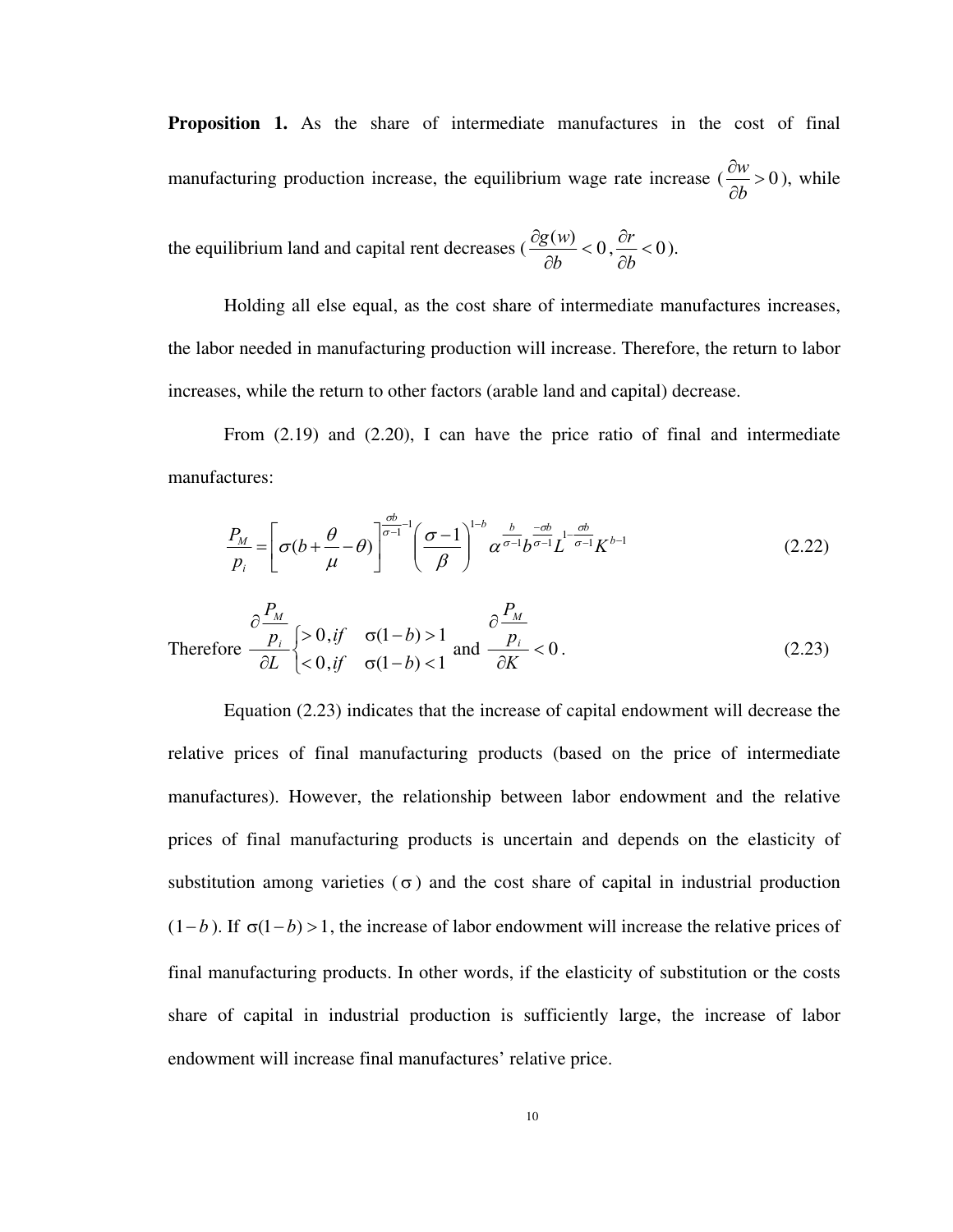**Proposition 2.** Keeping other conditions unchanged, if  $\sigma(1-b) > 1$ , a country with more labor will have higher relative prices of final manufactures (based on the price of intermediate manufactures) than if the country would have a less labor endowment.

In this section, I set up a model of an autarky economy based on the framework of Puga (1999)'s CPVL model. I introduce a second factor, capital, as variable input for manufactures which makes my model different from the NEG models with only one industrial input. Therefore, besides the results similar with that of traditional trade theories and previous CPVL model, my model also presents the effects of capital and diminishing marginal returns on the economy.

## **3. The Two-Country Model**

## **3.1. The Two-Country Model with Immobile Factors**

Now consider a two-country (*x*, *y*) model. Assume country *y* has more labor than country *x*. Other endowments and technology are the same for these two countries. Also assume that all products can be traded across countries but all factors cannot. Labor is still mobile across agriculture and manufacturing. Land and capital are specific factors for agriculture and manufacturing respectively.

From the previous section, I know that in autarky, country *y* will have a lower wage rate and manufacture prices,<sup>4</sup> but higher prices of capital and land. Use subscript  $x$ , *y* to distinguish each variable for different countries. From (2.19), (2.22) and (2.23), I know that in autarky, if  $\sigma(1 - b) > 1$ , I have *Ax Ay Mx My x y P P P P p p*  $\frac{y}{\sqrt{N}} < \frac{y}{\sqrt{N}}$ . Thus the order of comparative advantage of country *y*'s products will be intermediate manufactures > final

 4 Both intermediate and final manufactures.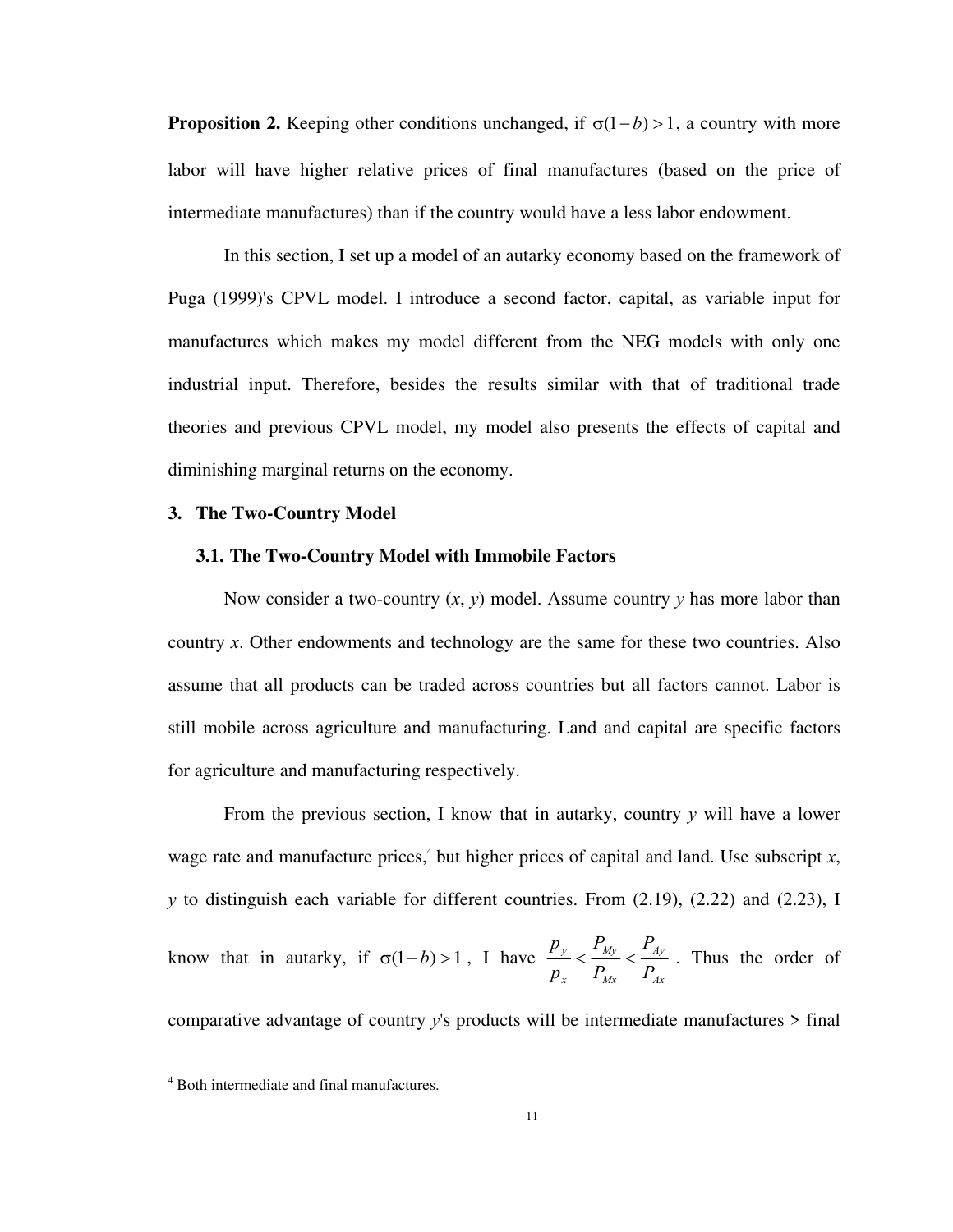manufactures > agricultural products. Therefore, country *y* will be a net exporter of intermediate manufactures and a net importer of agricultural products if the two countries trade with each other. The trade direction of final manufactures is uncertain. On the other

hand, if 
$$
\sigma(1-b) < 1
$$
, I have  $\frac{P_{My}}{P_{Mx}} < \frac{P_y}{P_x} < \frac{P_{Ay}}{P_{Ax}}$ . Then country *y* will be a net exporter of

final manufactures and still a net importer of agricultural products in trade. The trade direction of intermediate manufactures is uncertain. So, besides the endowment, both the elasticity of substitution among varieties and the utilization of capital in industrial production can affect a country's trade pattern.

Let  $L_k$ ,  $w_k$ ,  $K_k$ ,  $r_k$  denote the endowments and factor prices in country  $k$  ( $k = x, y$ ). Following the standard CP model, agricultural products can be traded costlessly, so I use their price as the numeraire again:  $P_A = 1$ . All manufactures can trade at "iceberg" trade costs. Only  $\tau$  (0< $\tau$  <1) share of shipped goods can be delivered from one country to the other country. The production of the agricultural and manufacturing sectors and the utility function are the same with the autarky economy.

The number of varieties of the first stage manufactures produced in country  $k$  is  $n_k$ . The assumption of monopolistic competition implies that one variety can only be produced in one region and by one firm [Dixit and Stiglitz (1977)], so the total number of intermediate manufacturing varieties is  $n = n_x + n_y$ .

Similarly with the autarky economy, the price index of intermediate manufactures in country *x* is:

$$
P_{Lx} = \left(\sum_{i=1}^{n_x} p_{xi}^{1-\sigma} + \sum_{j=1}^{n_y} \left(\frac{p_{yj}}{\tau}\right)^{1-\sigma}\right)^{1-\sigma} (3.1)
$$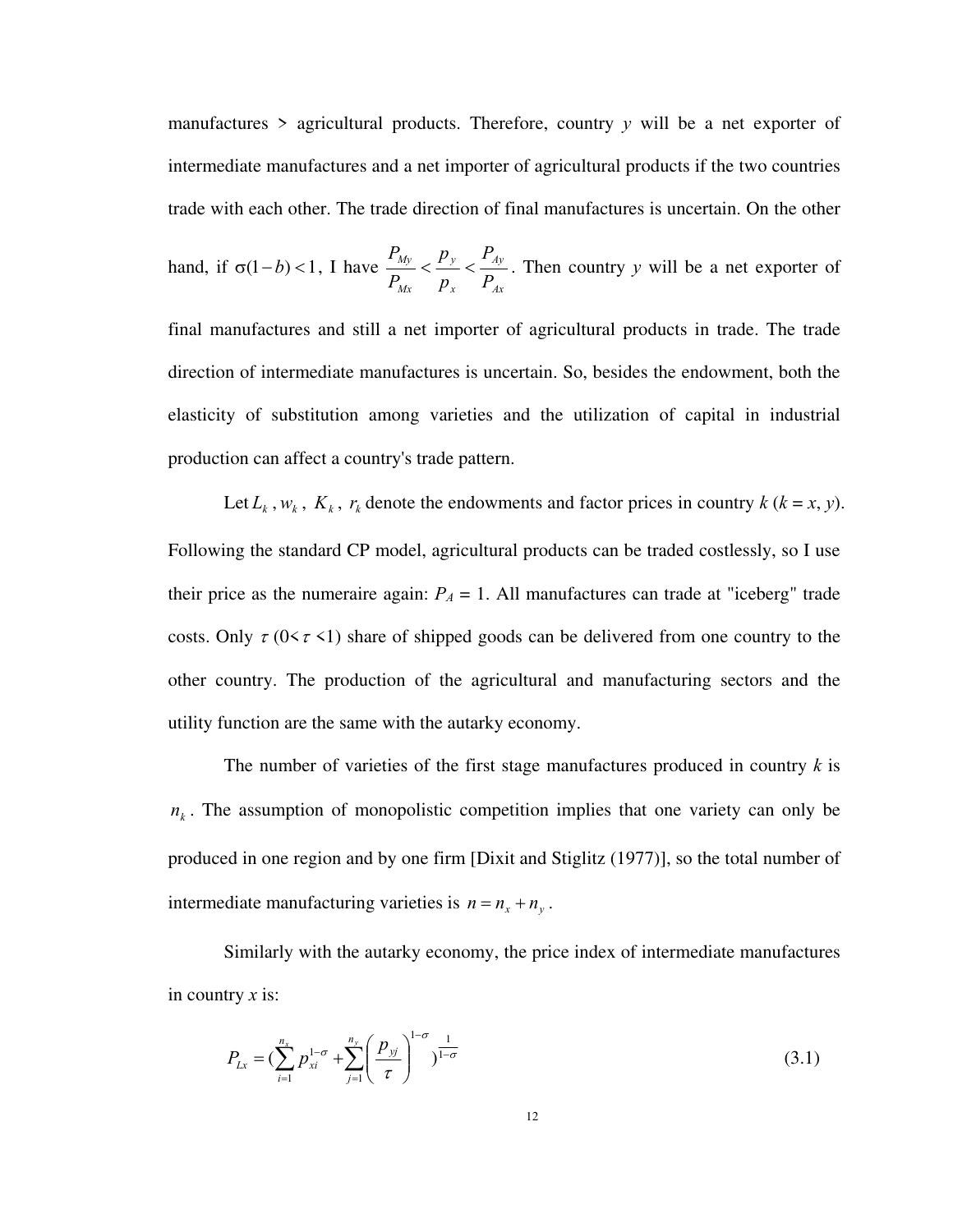where  $p_{x_i}$  is the producer price of variety *i* produced in country *x* and  $p_{y_j}$  is the producer price of variety *j* produced in country *y*. Symmetrically, the price index of intermediate manufactures in country *y* can be expressed as:

$$
P_{Ly} = \left(\sum_{i=1}^{n_y} p_{yi}^{1-\sigma} + \sum_{j=1}^{n_x} \left(\frac{p_{xj}}{\tau}\right)^{1-\sigma}\right)^{1-\sigma}
$$
(3.2)

# **Producer Side**

Similarly with the autarky economy and the CPVL model, I can have the optimal price of variety *i* produced in country *x*

$$
p_{xi} = w_x \beta \frac{\sigma}{\sigma - 1}.
$$
\n(3.3)

The optimal price of variety *i* produced in country *y*:

$$
p_{yi} = w_y \beta \frac{\sigma}{\sigma - 1}.
$$
\n(3.4)

Monopolistic competition implies that each firm earns zero profit, so  $E_{ki} = p_{ki}x_{ki}$ 

and thus  $w_k (\alpha + \beta x_{ki}) = w_{lk} \beta \frac{\sigma}{\sigma - 1} c_{ki}$  $\beta \frac{\sigma}{\sigma}$ <sub>*c<sub>ki</sub>*</sub>, where  $E_{ki}$  is the cost of producing  $x_{ki}$  of variety *i* 

in country *k*. Therefore, I can get the optimal output for each factory:

$$
x_{xi} = \frac{\alpha}{\beta} (\sigma - 1) = x_{yi} = x.
$$
\n(3.5)

It is again the same as the result in all other NEG models. Since output is the same for any variety, I ignore the subscript *i* or *j* from now on.

From  $(3.5)$ , the number of varieties in country *k* is:

$$
n_k = \frac{L_k - L_{Ak}}{L_i} = \frac{L_k - A_k g_{kw}}{\alpha + \beta x}
$$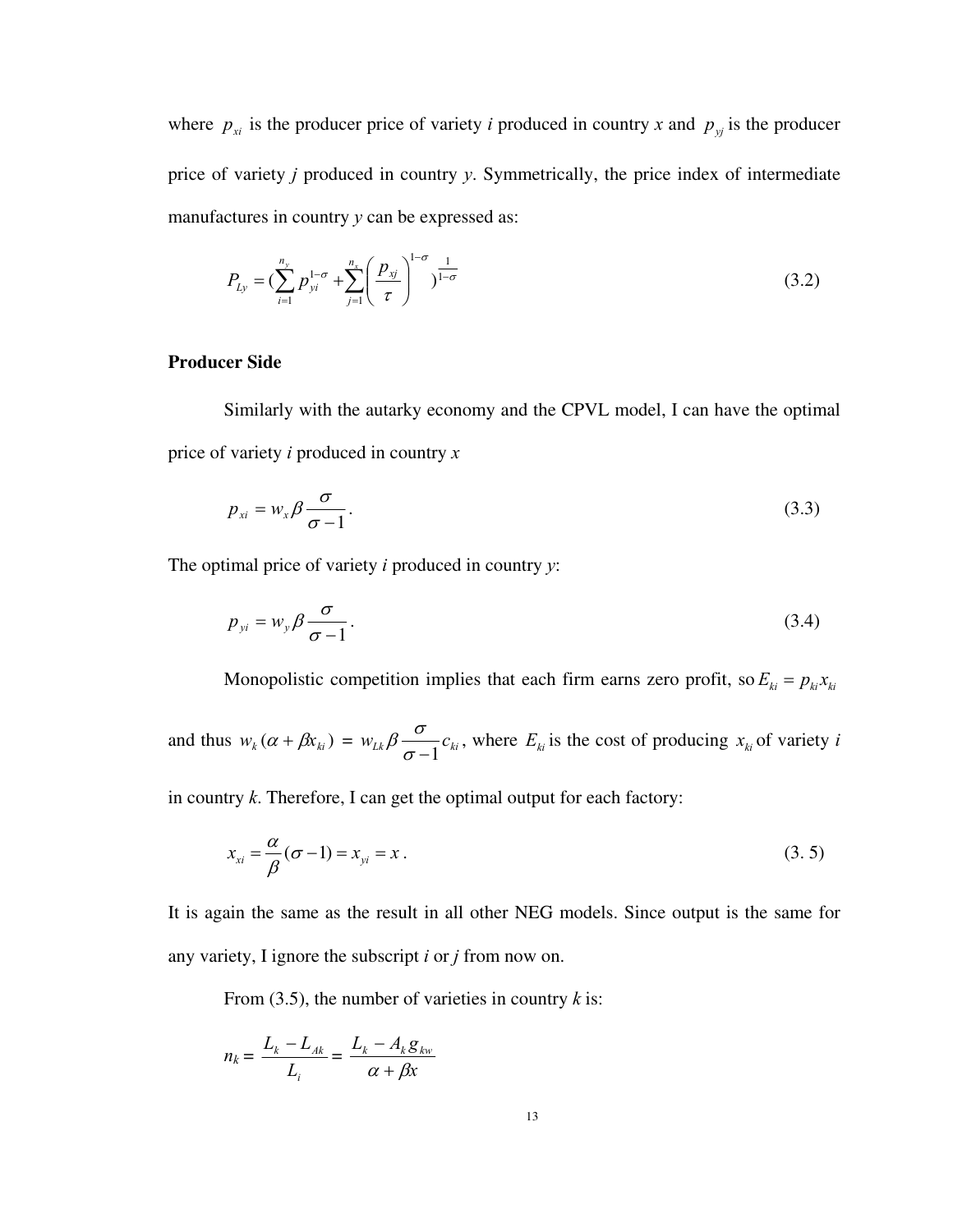$$
=\frac{L_k - A_k g_{kw}}{\alpha \sigma} = \frac{L_k - A_k \left(\frac{w_k}{\theta}\right)^{1/(\theta-1)}}{\alpha \sigma}.
$$
\n(3.6)

Total production of intermediate manufactures in country *k* is:

$$
X_{Lk} = n_k * x_k = \frac{L_k - A_k \left(\frac{w_k}{\theta}\right)^{1/(\theta-1)}}{\alpha \sigma} * \frac{\alpha}{\beta} (\sigma - 1) = \frac{L_k - A_k \left(\frac{w_k}{\theta}\right)^{1/(\theta-1)}}{\beta \sigma} (\sigma - 1). \quad (3.7)
$$

The output of final manufactures in country *k* is

$$
P_{Mk} X_{Mk} = P_{Mk} C_{Lk}^{b} K_{k}^{1-b} = \frac{P_{Lk} C_{Lk}}{b} = \frac{K_{k} r_{k}}{1-b},
$$
\n(3.8)

where  $K_x$  is the capital endowment in country *x*.

The price of final manufacturing products is:  $K_k^{1-b}b$  $P_{Mk} = \frac{P_{Lk}^{b} (P_{Lk} C)}{V^{1-b}}$ *k b Lk Lk b*  $P_{Mk} = \frac{I_{Lk} (I_{Lk})}{V^{1-1}}$ −  $=\frac{1}{K}\frac{1}{k}$  $(P_{lk}C_{lk})^{1}$  $(3.9)$ 

Total capital income in country *k* is:

$$
r_k K_k = \frac{1-b}{b} P_{lk} C_{lk}
$$
\n(3.10)

# **Consumer Side**

A representative consumer in country *k* solves the same utility maximization problem as equation (2.1), (2.2). Therefore,  $P_{Mk}C_{Mk} = \frac{\mu}{1-\mu}P_{Ak}C_{Ak} = \mu Y_k$  $\frac{\mu}{\mu} P_{\scriptscriptstyle{A}k} C_{\scriptscriptstyle{A}k} =$ − = 1 (3. 11)

The consumer price index of country *k* is  $P_k = P_{Ak}^{1-\mu} P_{Mk}^{\mu}$  $(3. 12)$ 

where  $C_{Ak}$ ,  $C_{Mk}$  are the consumption of agriculture and manufactures in country  $k$ , respectively.  $P_{Mx}$ ,  $Y_k$  are the price of final manufactures and the total output, respectively.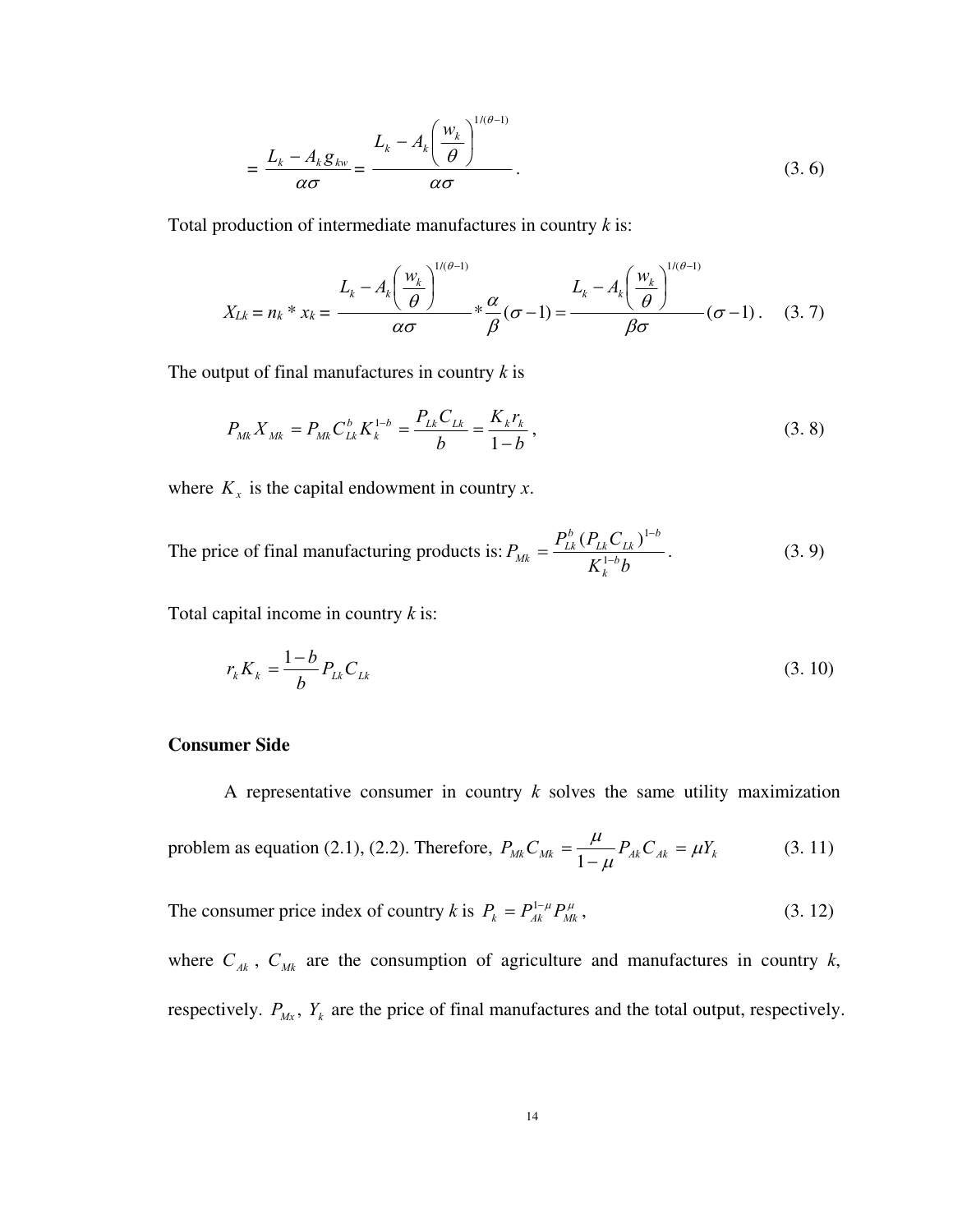# **General Equilibrium**

In equilibrium, I have:

A. Balance of production and consumption:

Each variety of intermediate manufactures produced in country *x*:

$$
c_x = x_x + c_{xy}
$$
 (3.13)

Each variety of intermediate manufactures produced in country *y*:

$$
c_y = x_y = c_{yx} + c_{yy}
$$
 (3.14)

Agricultural products:

$$
C_{Ax} + C_{Ay} = X_{Ax} + X_{Ay}
$$
\n(3.15)

Final manufactures:

$$
C_{Mx} + C_{My} = X_{Mx} + X_{My}
$$
\n(3.16)

B. Balance of payments, total income equals total consumption:

$$
A_x g(w_x) + w_x L_x + r_x K_x = C_{Ax} P_{Ax} + P_{Mx} C_{Mx}
$$
\n(3.17)

$$
A_y g(w_y) + w_y L_y + r_y K_y = C_{Ay} P_{Ay} + P_{My} C_{My}
$$
\n(3.18)

Solving the system (3.13)-(3.18), I find that  $P_{Lx}C_{Lx}$ ,  $P_{Ly}C_{Ly}$  and  $P_{Mk}$  are all

functions of wages and I can have:

$$
P_{Lx}C_{Lx} = bX_{Mx}P_{Mx}
$$
\n(3.19)

$$
P_{Ly}C_{Ly} = bX_{My}P_{My} \tag{3.20}
$$

$$
\mu(\frac{A_x g(w_x) + w_x L_x + r_x K_x}{P_{Mx}} + \frac{A_y g(w_y) + w_y L_y + r_y K_y}{P_{My}}) = X_{Mx} + X_{My}
$$
(3.21)

$$
(1 - \mu)(A_x g(w_x) + w_x L_x + r_x K_x + A_y g(w_y) + w_y L_y + r_y K_y) = X_{Ax} + X_{Ay}
$$
(3.22)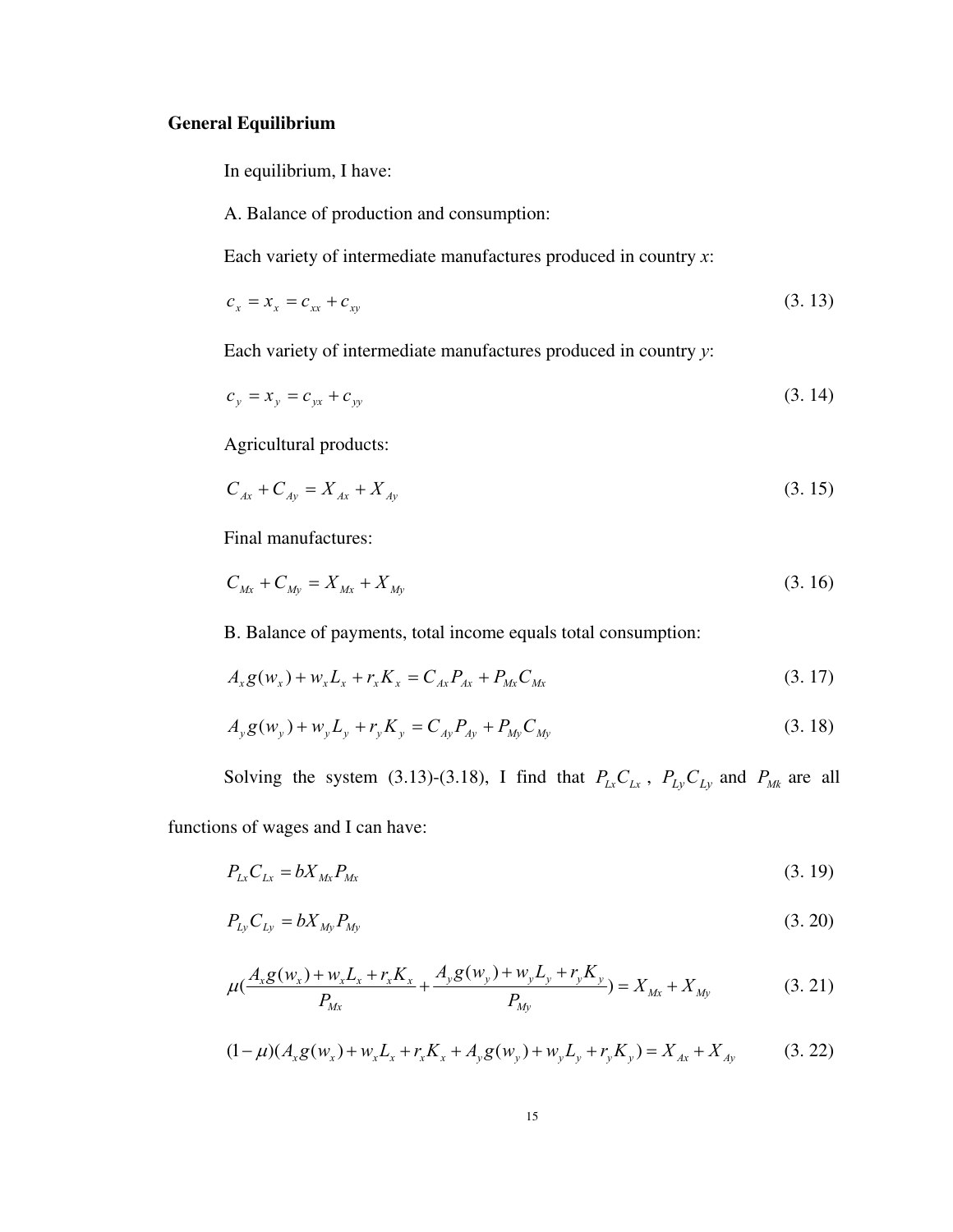Equations  $(3.19)$  —  $(3.22)$  form a nonlinear equation system from which I can solve four unknowns:  $w_x$ ,  $w_y$ ,  $r_x$  and  $r_y$ . Then starting from  $w_x$ ,  $w_y$ ,  $r_x$  and  $r_y$ , I can solve all other unknowns of the economy:  $g(w_x)$  and  $g(w_y)$  (by (2.3)),  $L_{Ax}$  and  $L_{Ay}$  (by (2.3)),  $n_x$  and  $n_y$  (by (2.9))  $P_{Mx}$  and  $P_{My}$  (by (2.20)), etc.

After setting up the system above, I start the numerical analysis here. Set  $b =$  $0.4, \alpha = \beta = 0.05$ ,  $\theta = 0.5$ ,  $\sigma = 6$ ,  $\mu = 0.6$ ,  $^5 A_x = A_y = 0.5$ ,  $K_x = K_y = 2$ ,  $L = L_x + L_y = 8$ ,  $L_y \in [4.1,7]$ . Assuming capital is evenly distributed between the two countries, I keep the total labor endowment of the whole economy to be constant. But the distribution of labor changes from almost evenly distributed between country *x* and *y* to highly concentrated in country *y*. Then, I change the value of  $\tau$  to see its effect on economies with different labor endowment concentration.

Figure 1 and Figure 2 show the change of trade patterns and income ratios of the two countries with three different values of  $\tau$  : 0.1, 0.5, 0.9. The horizontal axis presents country *y*'s share of labor  $(L_y/L)$ . The greater country *y*'s share of labor is, the more concentrated labor endowment in country  $y$  is. In Figure 1, vertical axis presents share of country *y*'s output (or consumption) in world output (or consumption). In Figure 2, vertical axis presents share of country *y*'s income in world income:

 ( *country*  $x$ 's *income* + *country*  $y$ 's *income country y's* income 's income + country  $v'$  $\frac{v'}{+}$ ).

 $\overline{a}$ 

According to classic Heckscher-Olin (H-O) theory, when two countries producing homogeneous goods have different endowments, they will have comparative advantages

<sup>&</sup>lt;sup>5</sup>The values of parameters ( $\alpha$ ,  $\beta$ ,  $\theta$ ,  $\sigma$ ,  $\mu$ ) follow Venables (1996).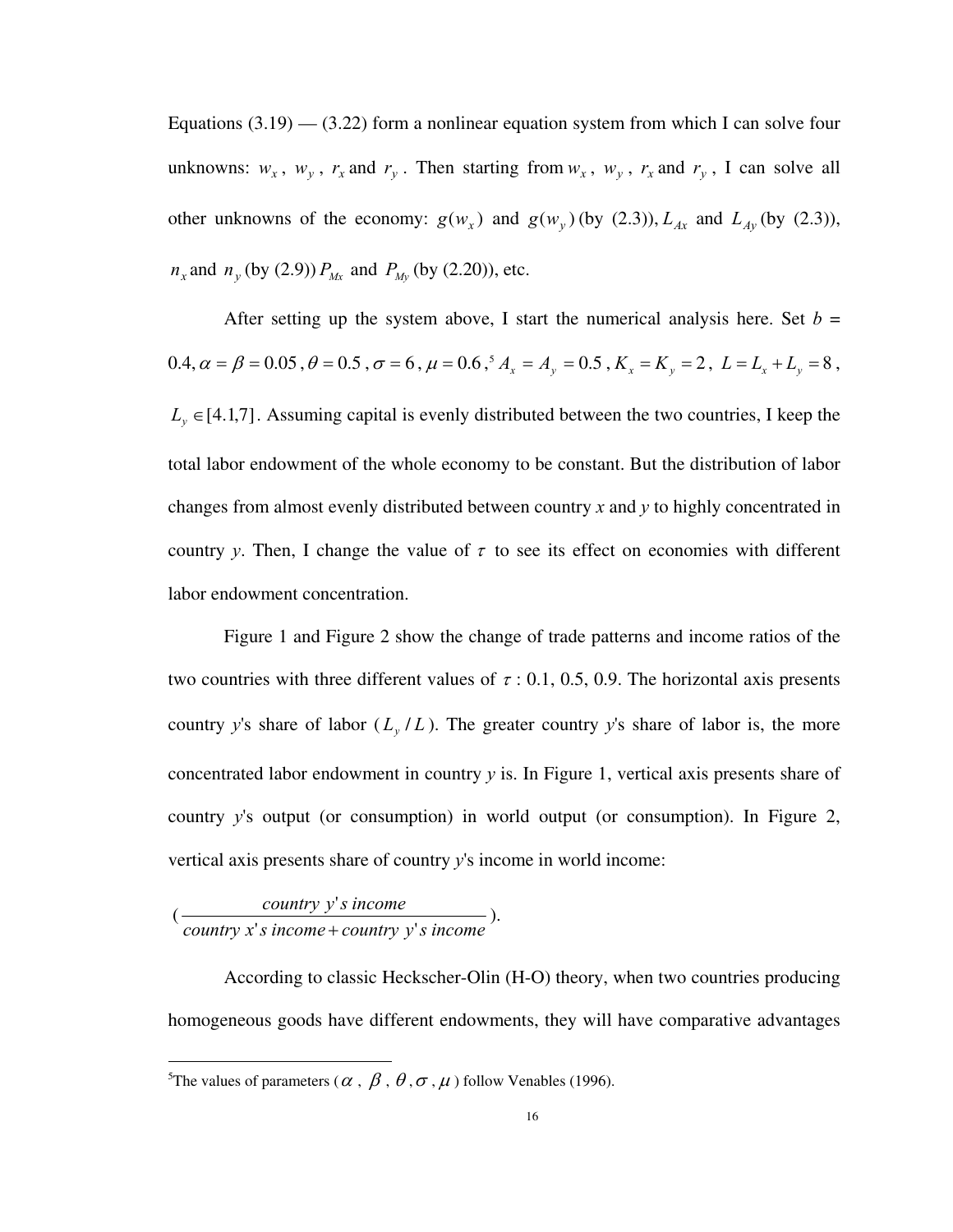in different products and trade will be Pareto-improving in the world without trading cost. In our simulation, I assume country *y* has more labor than country *x* and final manufactures and agricultural products are homogeneous. Therefore trade of final manufactures and agricultural products will occur when there is no trade cost. However, I assume trade costs exist for final manufactures. In this case, unless one country's comparative advantage is sufficiently strong to compensate for the trade cost, trade of final manufactures will not happen. With a specific trade cost, there should be a critical labor share of country  $y(L_y/L)$ . When the labor ratio is greater than the critical value, trade of final manufactures will occur, otherwise, there will be no trade of final manufactures.

On the other hand, trade theories of differentiated products indicate that trade of differentiated products is Pareto-improving if it increases varieties within the consumption bundle while keeps all other things unchanged. Price can only affect the amount of traded varieties but not the trade pattern. Therefore, unless the trading cost is infinitely high ( $\tau = 0$ ), the trade of intermediate manufactures will always exist in our simulation.

From Figure 1, I can see that when  $\tau = 0.1$ , there is no trade of final manufactures if  $L_y$  / L <0.75<sup>6</sup>, since the curve for output and consumption are overlapped. When  $\tau = 0.5$ or  $\tau = 0.9$ , country *y* is the net exporter of final manufactures since the output curve for final manufactures is always above the corresponding consumption curve. Country *y* has abundant labor endowment, thus lower labor cost and cheaper intermediate input.

 $\overline{a}$ 

<sup>&</sup>lt;sup>6</sup> In fact, the simulation data shows that there is no trade of final manufactures when  $L_y/L$  <0.79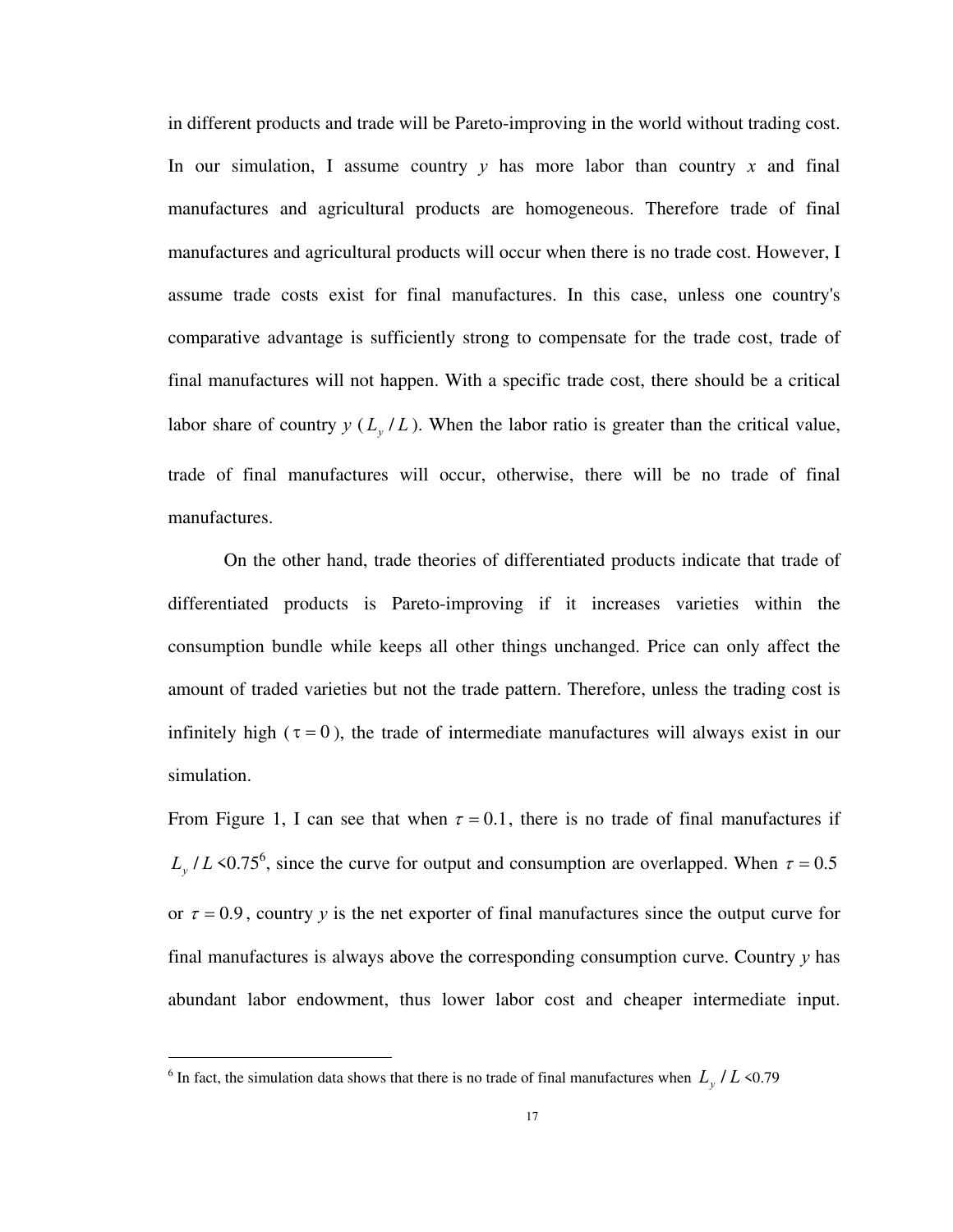Therefore, it has comparative advantage in the production of final manufactures. Country *y* is always the net importer of agricultural products. When  $\tau = 0.9$ , I find that country y changes from net importer of intermediate manufactures to net exporter of intermediate manufactures as its share of labor increases. This can be explained by the opposing effects of comparative advantage effect and increased varieties. Country y has comparative advantage in labor-intensive products, which indicates that this country will export intermediate manufactures. On the other hand, Country *y* needs to import intermediate manufactures from country *x* to increase its varieties. When country *y*'s share of labor is sufficiently large, the effect of comparative advantage dominates the effect of increased varieties. As a result, country *y* has a disproportionately larger share of production in the labor-intensive industry and becomes a net exporter of intermediate manufactures, or even produces all intermediate manufactures the world needs.<sup>7</sup> However, if the comparative advantage is not sufficiently strong (when  $\tau = 0.9$  and 0.5< *L<sup>y</sup>* / *L* <0.57); country *y* does not have a disproportionately larger share of production in the labor intensive industry and becomes a net importer of intermediate manufactures. This is different from Venables (1996)'s prediction that the larger market will have a disproportionately larger share of production. On the other hand, country *y* has greater market of agricultural product compared with country *x*. But country *x* has the comparative advantage in agricultural. Therefore, agricultural production does not concentrate in the country with the larger market (country *y*) either.

 $\overline{a}$ 

<sup>&</sup>lt;sup>7</sup> Country *y* produces all intermediate manufactures the economy needs when  $\tau = 0.9$  and  $L_y$  / *L* >0.79 in our simulations.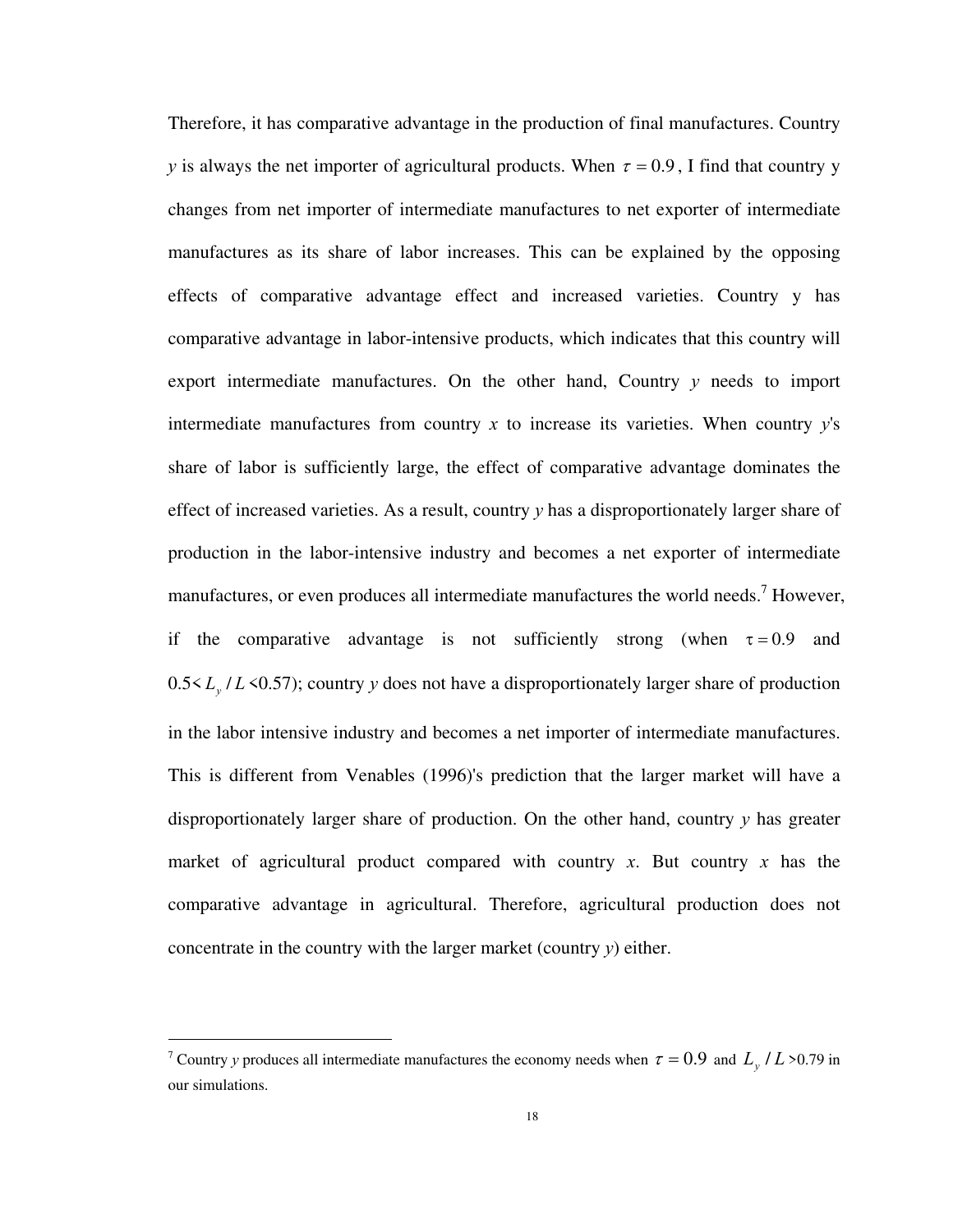**Proposition 3**. Based on simulations, when factors are immobile across countries and countries trade with each other, if both the comparative advantage effect and the increase in varieties effect exist, production does not necessarily concentrate in the country which has a comparative advantage nor does it necessarily concentrate in the larger market.

From Figure 2, I can see that both shares of nominal and real income increase as country *y*'s share of labor increases. However, almost all shares of income are smaller than corresponding shares of labor. The higher country *y*'s labor share is, the greater the difference between income share and labor share is. This means that the welfare for a representative consumer in country  $x$  is higher than that in country  $y$  and the gap increases with the increase of labor endowment difference between the two countries. This is inconsistent with the prediction of the CP and most related models that the country with abundant labor will have higher personal real income. To see it in more detail, I decompose income to factor returns and show the change of factor returns to the change of labor endowment distribution in Figure 3. Again, I simulated with three different values of <sup>τ</sup> : 0.1, 0.5, 0.9. The horizontal axis still presents country *y*'s share of labor  $(L_y/L)$ . The vertical axis presents the ratio of country *y*'s factor returns to country *x*'s factor returns. Similarly, in Figure 4, the vertical axis presents total real income of the whole economy (sum of two countries' real incomes), total manufacturing outputs or total agricultural outputs.

From Figure 3, I can see that both nominal and real capital returns in country *y* are greater than those in country *x* since the curves for nominal and real capital return ratios are always above 1. However, the real wage in country *y* is always lower than that in country *x*. With higher value of  $\tau$ , i.e., lower trading cost, trade between two countries increases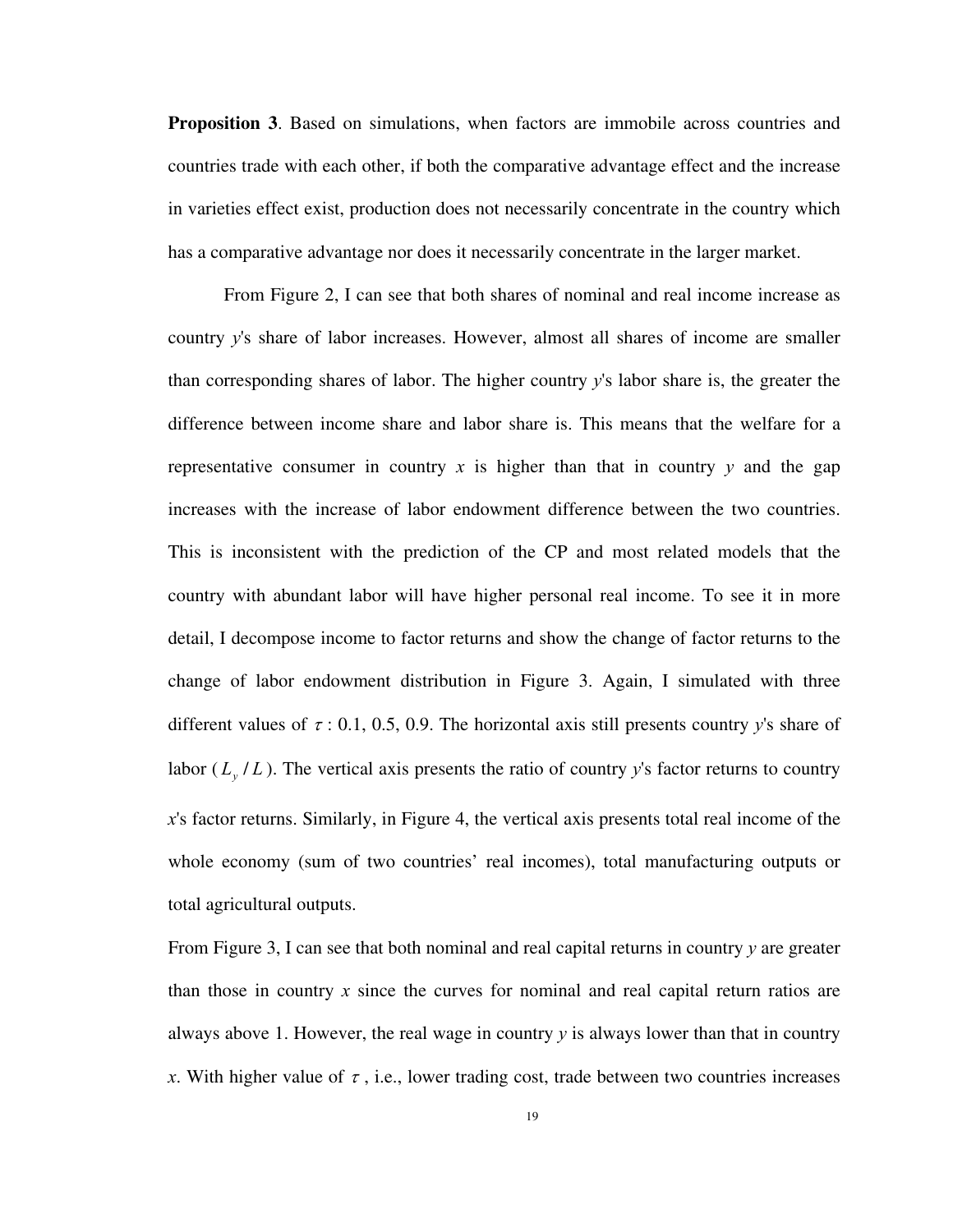and the wage (and other factor returns) difference between two countries decreases. This is consistent with the trade theory of factor price equalization. But real wage in country y decreases when country y's labor share increases. There are two reasons: 1. The labor price (wage) cannot be completely equalized by trade due to the existence of trade cost and the labor immobility. 2. The law of diminishing marginal returns, i.e., the value of marginal product of labor is decreasing. When trading cost is very high, there is no trade and no trading costs are incurred. Therefore, the real wage ratio is very close to the nominal wage ratio. When trading cost decreases and trade starts, the factor equalization effect will decrease the wage difference between the two countries, thus increase the wage ratio towards 1. However, the real wage ratio will increase less than the nominal wage ratio due to the existence of trade costs. At the same time, the nominal and real wage ratios still decrease in labor ratio due to the decreasing marginal return to labor. However, most other NEG models show that when transportation cost is sufficiently low, the real wage ratio will increase in the labor ratio. Most NEG models include only one factor---labor, as a variable input in manufacturing production. As a result, they cannot reflect the effect of decreasing value of marginal product of labor.

 Figure 4 shows that the total real income and final manufacturing production of the two countries increase in value of  $\tau$  while decrease in country *y*'s labor share. It indicates that the decrease of trading cost and thus the increase of trade improves the whole economy's welfare. But the economy with labor concentrated in one country is worse than the economy with more evenly distributed labor in the simulated case.

**Proposition 4**. Based on simulations, both countries gain from trade when factors are not mobile, but the per capita income of the labor abundant country is less than that of the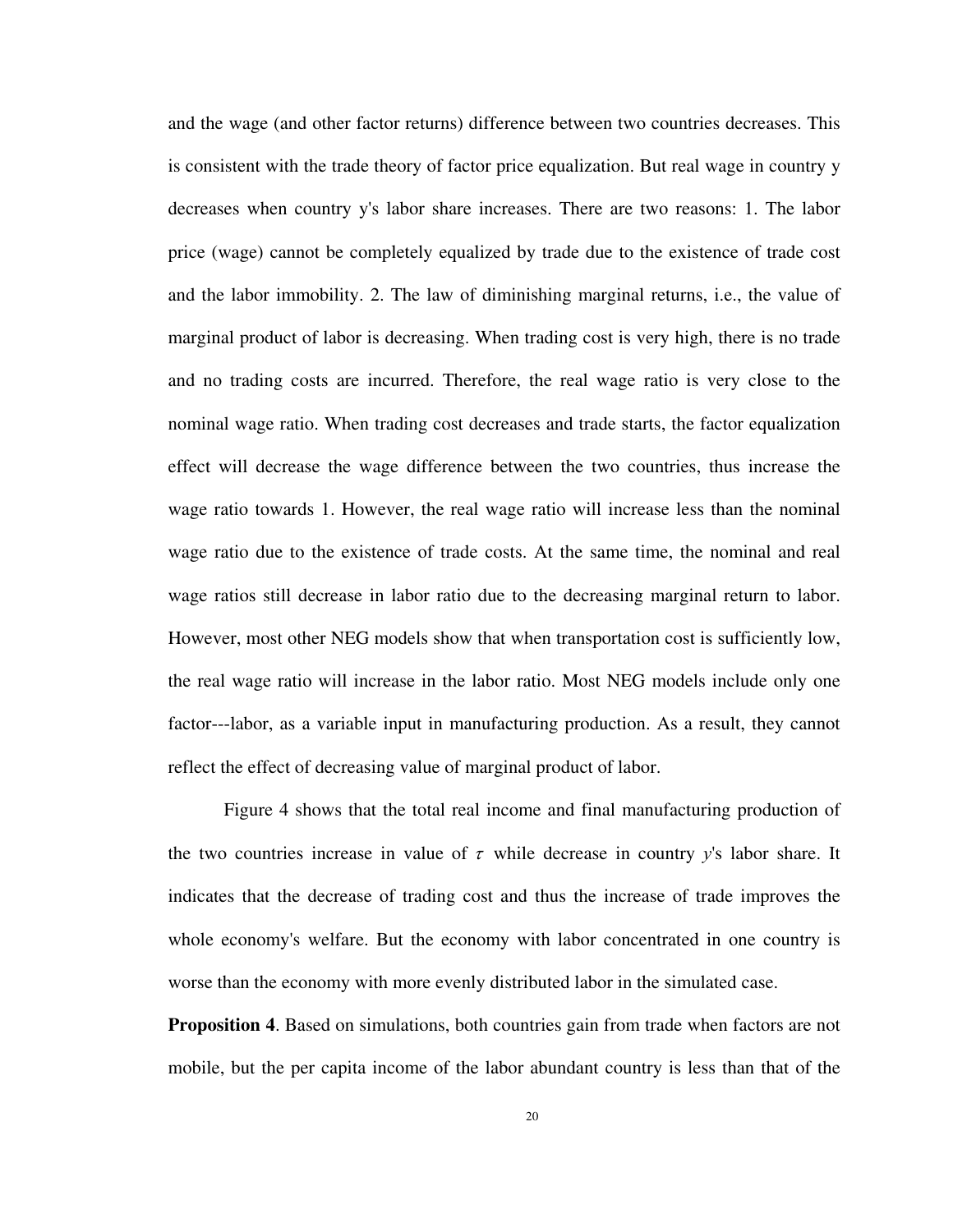other country and the gap increases in the labor endowment difference. The cross-country wage difference (either real or nominal) is reduced through trade. But it will not be eliminated as in factor price equalization as long as the trading costs are positive. Between trading countries, the wage difference is larger the larger the labor endowment difference.

# **3.2. The Two-Country Model with Mobile Capital and Immobile Labor**

Now keep all other conditions unchanged but assume that capital (*K*) can move freely across countries, so the nominal equilibrium return for capital will be *r* for both countries and the capital used by one country does not necessarily equal to the country's capital endowments. In the NEG models without capital input, the shift of production can lead to the shift of labor and expenditure followed by further production shifting. This kind of circular causality finally causes the catastrophic agglomeration. The involvement of mobile capital and immobile labor rules out this kind of demand linkage because all capital income is repatriated, by assumption. At the same time, since the capital return is the same between countries while there are "iceberg" trading costs for any trade of manufactures, the trade of final manufactures will actually not happen.<sup>8</sup> Thus, each country will only consume the final manufactures produced domestically and the complete agglomeration of manufacturing production in one country will not exist. Therefore, I have:  $C_{Mk} = X_{Mk}$ . (3. 23)

 $\overline{a}$ 

<sup>&</sup>lt;sup>8</sup> Consider if it is profitable for a firm to produce the final manufactures in country  $x$  and sell them in country *y*. A  $(1 - \tau)$  share of capital-added value will be lost as trading costs. In addition, the varieties produced in country *y* will be transported to country *x* as intermediate inputs and then shipped back to country *y* as part of the final manufactures. A  $(1 - \tau)^2$  share of this part of varieties will be lost as trading costs again. If the firm just ships the varieties produced by country *x* to country *y* and produce the final manufactures consumed by country *y* locally, all above trading costs will be avoided.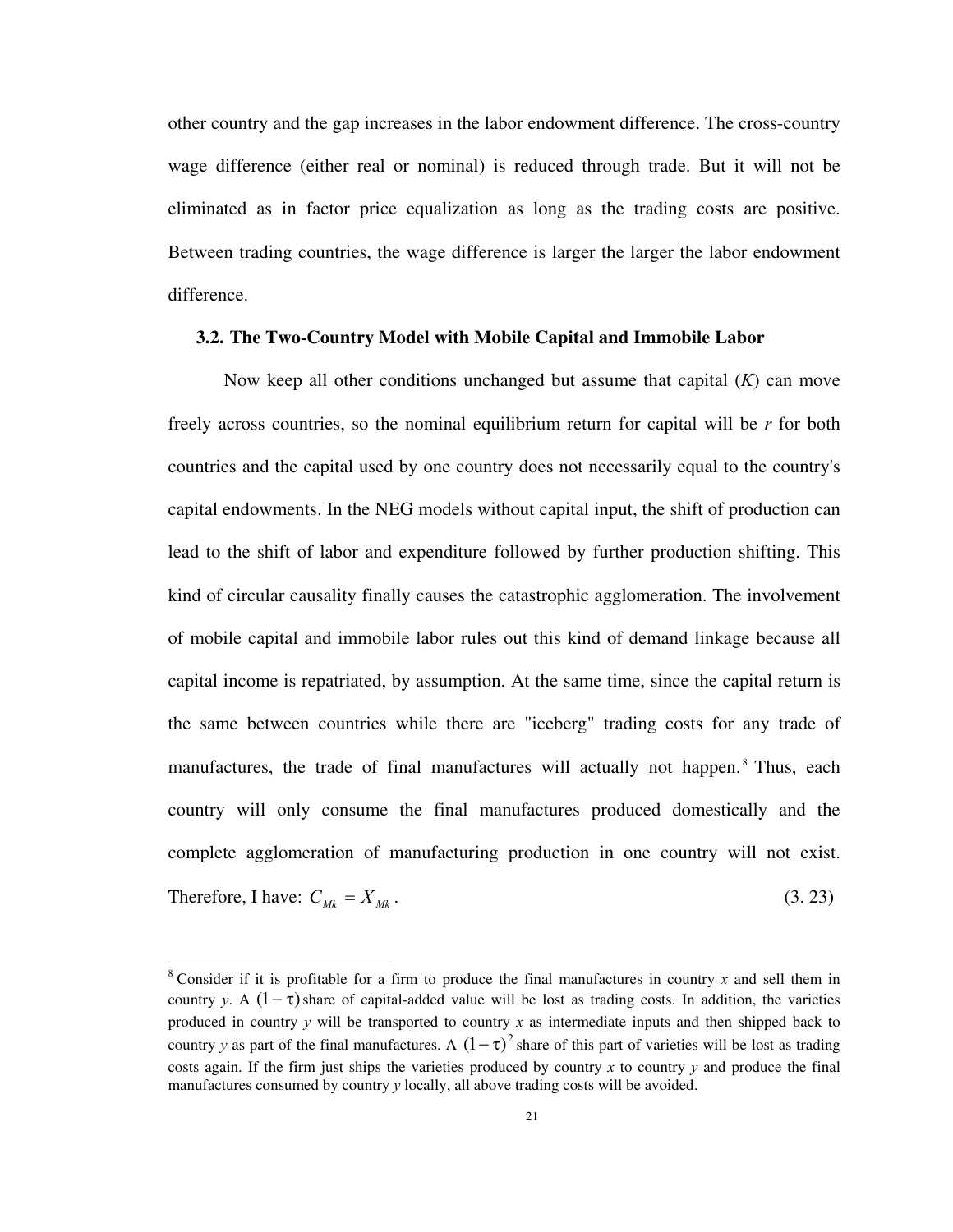This is different from other capital-involved NEG models which get the catastrophic agglomeration of all manufactures. In those models, capital is involved only as a fixed input for the intermediate manufactures. Low labor costs attract capital and the intermediate manufacturing production together to the labor-abundant country. The concentration of the intermediate manufacturing production lowers the cost of intermediate input and further attracts final manufacturing production. Therefore, both intermediate and final manufacturing productions agglomerate to the labor-abundant country.

From (3. 23), I can get 
$$
P_{Mk} X_{Mk} = P_{Mk} C_{Mk}
$$
 (3. 24)

Again, I can solve  $w_x$ ,  $w_y$ ,  $r_x$  and  $r_y$  from a nonlinear equation system: (3. 19), (3. 20) and (3. 24). And solve all other variables of the economy after I have the values of  $w_x$ ,  $w_y$ ,  $r_x$  and  $r_y$ . Let  $K_{xc}$  and  $K_{yc}$  denote capital used by country *x* and country *y* respectively, I can have

$$
\frac{P_{My}X_{My}}{P_{Mx}X_{Mx}} = \frac{K_{yc}}{K_{xc}} = \frac{P_{Ly}C_{Ly}}{P_{Lx}C_{Lx}}
$$
\n(3.25)

So, the country with a larger market for intermediate manufactures will use more capital and have larger production and consumption of final manufactures.

In the following part of this section, I will do the numerical analysis. I can get the results shown in Figure 5 by using the same parameters used in section 3.1. With mobile capital, I can see that when  $\tau = 0.1$ , the varieties increasing effect is stronger than comparative advantage effect, thus country *y* is net importer of intermediate manufactures and a net exporter of agricultural products. But when trading cost decreases and  $\tau = 0.9$ , country *y* becomes a net exporter of intermediate manufactures. In this case, country *y* has the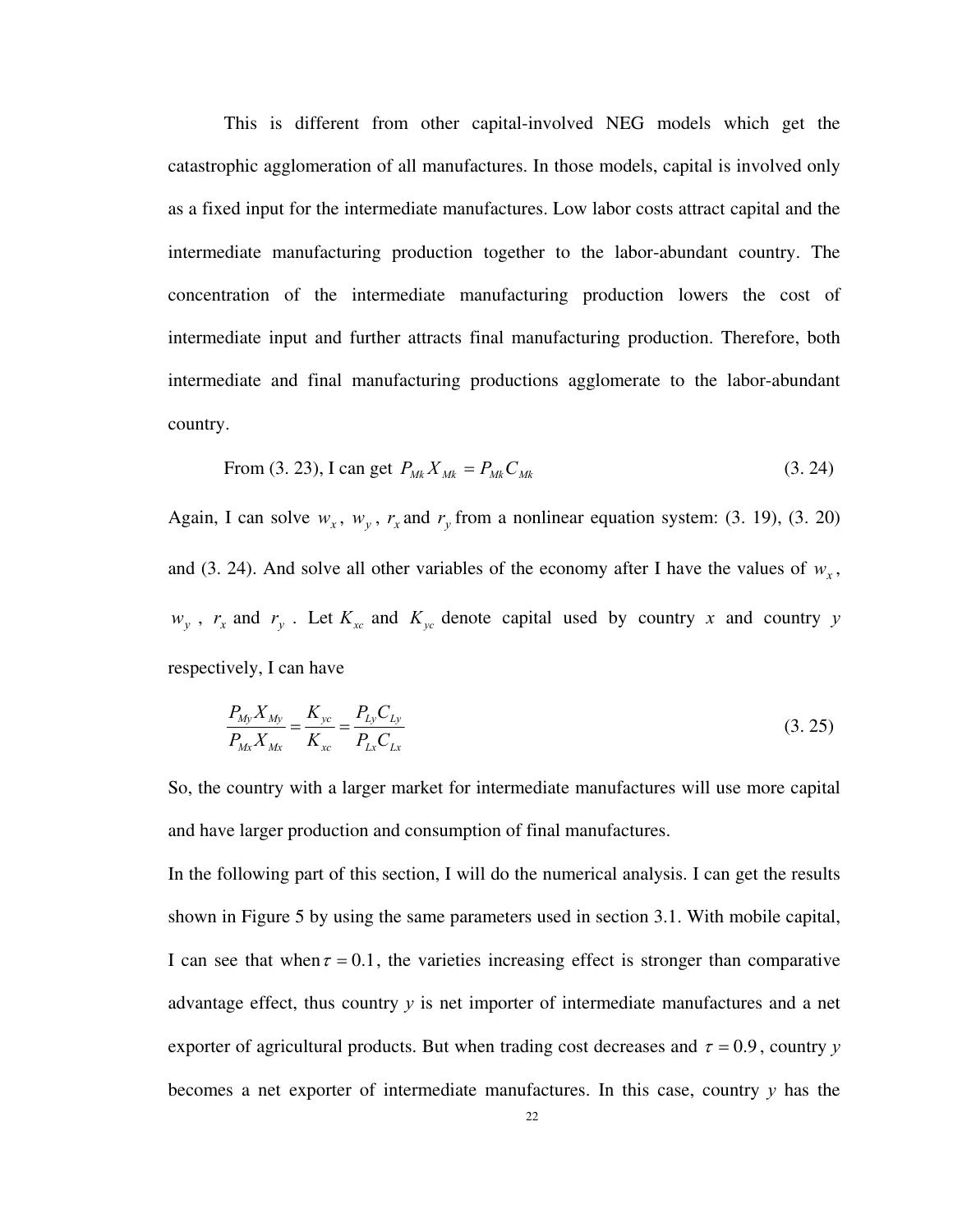larger market in intermediate manufactures and disproportionately larger share of intermediate manufacturing production. Based on the same set of simulations, Figure 6 shows that country y's shares of nominal income are still smaller than its corresponding shares of labor. However, country y's share of real income is higher than its share of nominal income. And the higher the trading cost is, the higher country y's share of real income is. Combining the simulation results in section 3.1 and 3.2, it indicates that trade increases the real per capita income difference between the two countries while capital mobility alleviates it. Therefore, liberalization of capital mobility can help reduce income inequality across countries.

In Figure 7, I decompose income into factor returns again. I can see that both country *y*'s nominal and real land rents are higher than those of country *x*'s. When trading cost is high ( $\tau = 0.1$ ) and there is not much trade, both nominal and real wage ratios are smaller than 1, i.e., both country y's nominal and real wages are lower than those of country *x*'s. The difference increases in labor concentration in country *y*. This result is similar with the case in section 3.1. However, when trading cost is low (e.g.,  $\tau = 0.9$ ) and trade increases, the ratio of real wage becomes higher than 1 and the factor return differences between the two countries are much smaller than those in Figure 3. I can also see that the share of capital used by country *y* increases in country *y*'s labor share and value of  $\tau$ . It means that both the increase of trade between the two countries and the increase of labor concentration help country *y* attract more capital. This can be explained intuitively. Without capital mobility, due to the abundant labor endowment, country *y* has lower labor cost, and cheaper intermediate manufacturing input than country *x*. Once the capital can freely move across countries, the low price of country *y*'s intermediate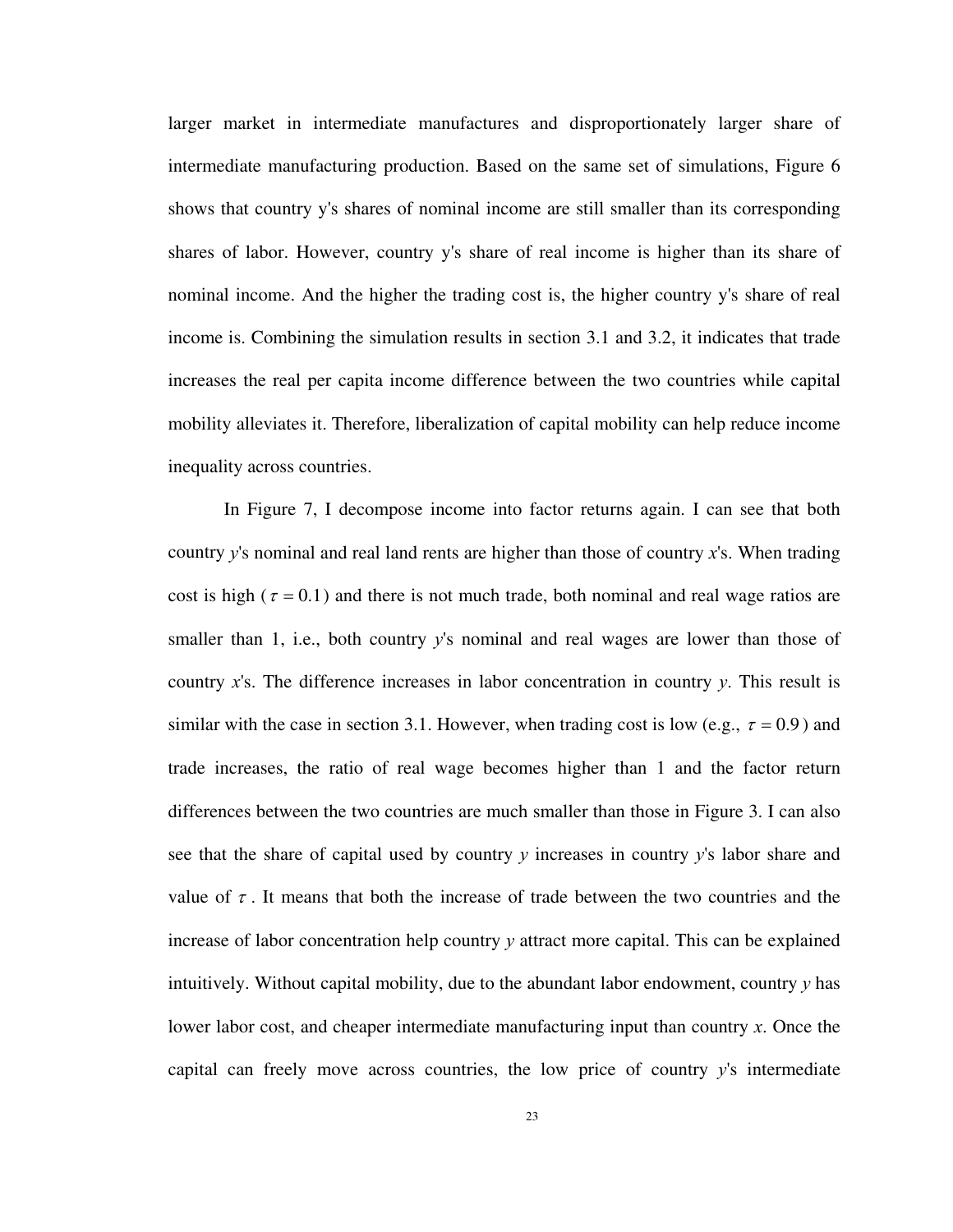manufactures attracts capital from country *x*. On the other hand, the lower trading costs can further decrease country *y*'s intermediate manufacturing cost and increase the capital inflow. The inflow of capital increases country *y*'s marginal product of labor, which offsets the decrease of country *y*'s marginal product of labor due to the increase of labor. Therefore, I see that country *y*'s real wage is higher than that of country *x*'s. These results can be summarized in the following proposition:

**Proposition 5.** Based on our simulation, when capital is mobile across countries, production concentration caused by the vertical linkage of industries occurs. The capital mobility also reduces the wage gap exists between the two countries due to the labor endowment differences.

# **3.3. The Two-Country Model with Transportation Cost for All Sectors**

A very important assumption for the above NEG models is that only trade of differentiated goods involves trade costs. But empirical work [Rauch (1996), HelliIll (1995), McCallum (1995), Harrigan (1993) and Ii (1996)] shows that conventional trade costs are higher for homogeneous goods than for differentiated goods. Davis (1998) finds that the transportation assumption is crucial to Krugman's CP model and unless the trade cost is unusually higher for differentiated goods (more than 28 times of homogeneous goods' trade cost), each economy will remain in the proportional equilibrium.

In this section, I examine the robustness of my model by assuming agriculture has the same trade cost as manufactures.

Assume that all conditions stay the same as in section 3.2, except that agriculture now has the same trade cost as manufactures. Use the price of agricultural products in country *x* as numeraire:  $P_A x = 1$ . I can have: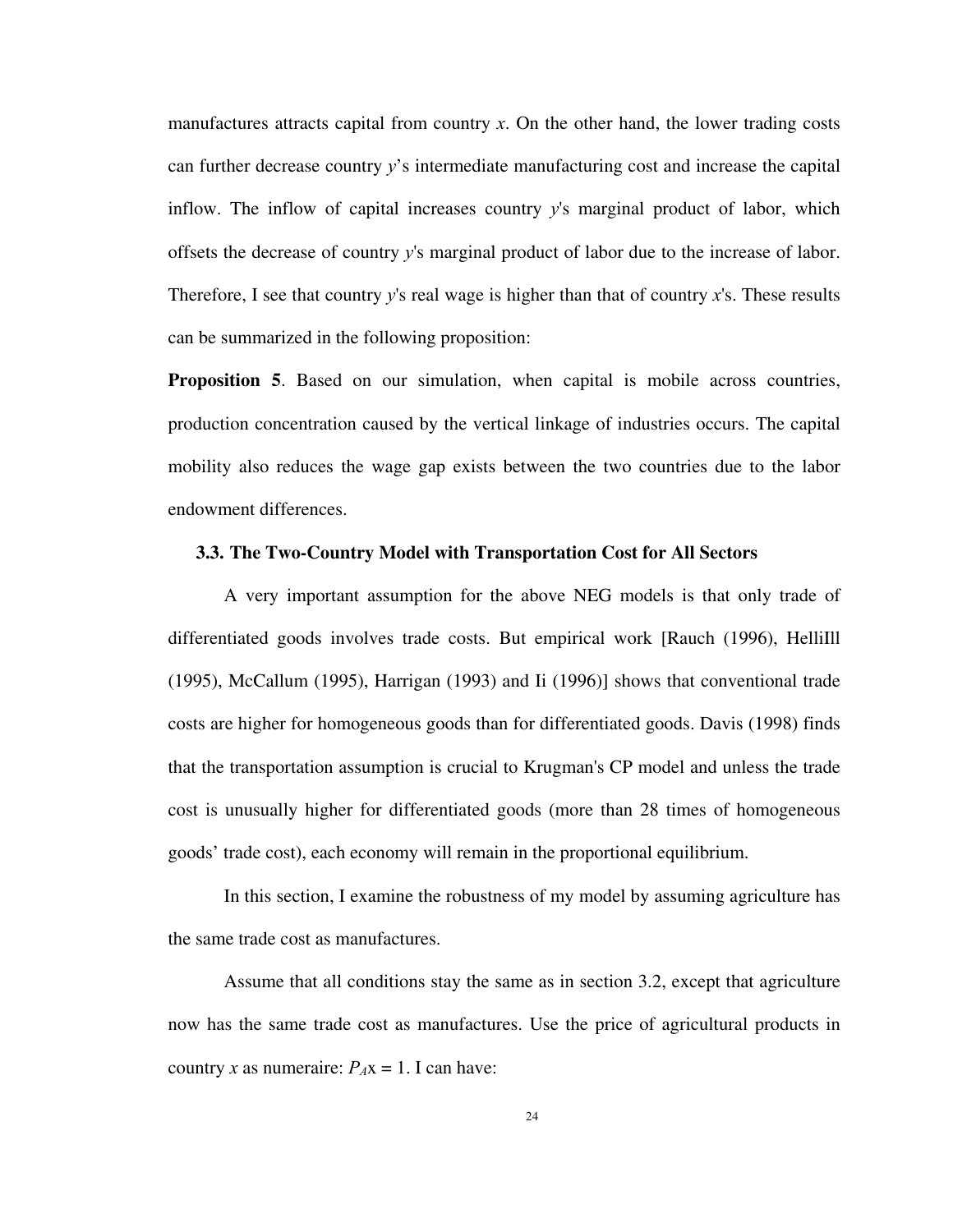$$
(1 - \mu) \left( A_x g(w_x) + w_x L_x + r_x K_x + \frac{A_y g(w_y) + w_y L_y + r_y K_y}{P_{Ay}} \right) = X_{Ax} + X_{Ay}
$$
 (3.26)

Equations of  $w_x$ ,  $w_y$ ,  $r_x$  and  $r_y$  can be derived through the nonlinear equation system (3. 19), (3. 20), (3. 24) and (3. 26). Figure 8 and Figure 9 display our simulation results. When  $\tau = 0.1$ , I can see that Figure 8 is quite similar to Figure 7. However, when  $\tau = 0.9$ , Figure 9 shows that the ratio of real wage becomes much greater than 1. When country y's share of labor is greater than 0.77, country *x* stops producing intermediate manufactures and the country *y*'s real wage increases dramatically relative to that of country *x*'s. This can be explained by the involvement of trade costs for agricultures. Country *y*'s labor endowment is so abundant that it has absolute advantages in both manufacture and agricultural sectors. But its comparative advantage is still in the manufactures sector. Therefore, it is a net exporter of intermediate manufactures and net importer of agricultural products when trading cost is very low ( $\tau = 0.9$ ). In this situation, the involvement of trading costs for agricultural products will increase the price of country *x*'s exports, i.e., agricultural products, thus decrease its comparative advantage in that sector and its gain from trade. This will further decrease country *x*'s factor returns, including real wage. Therefore, the involvement of trading costs for agricultural products increases the gap of real wage between the two countries from another direction. It increases the relative real wage of country  $y$ , which has comparative advantage in the manufactures sector. In other words, the involvement of trading costs for agricultural products augments the agglomeration effect in the manufactures sector.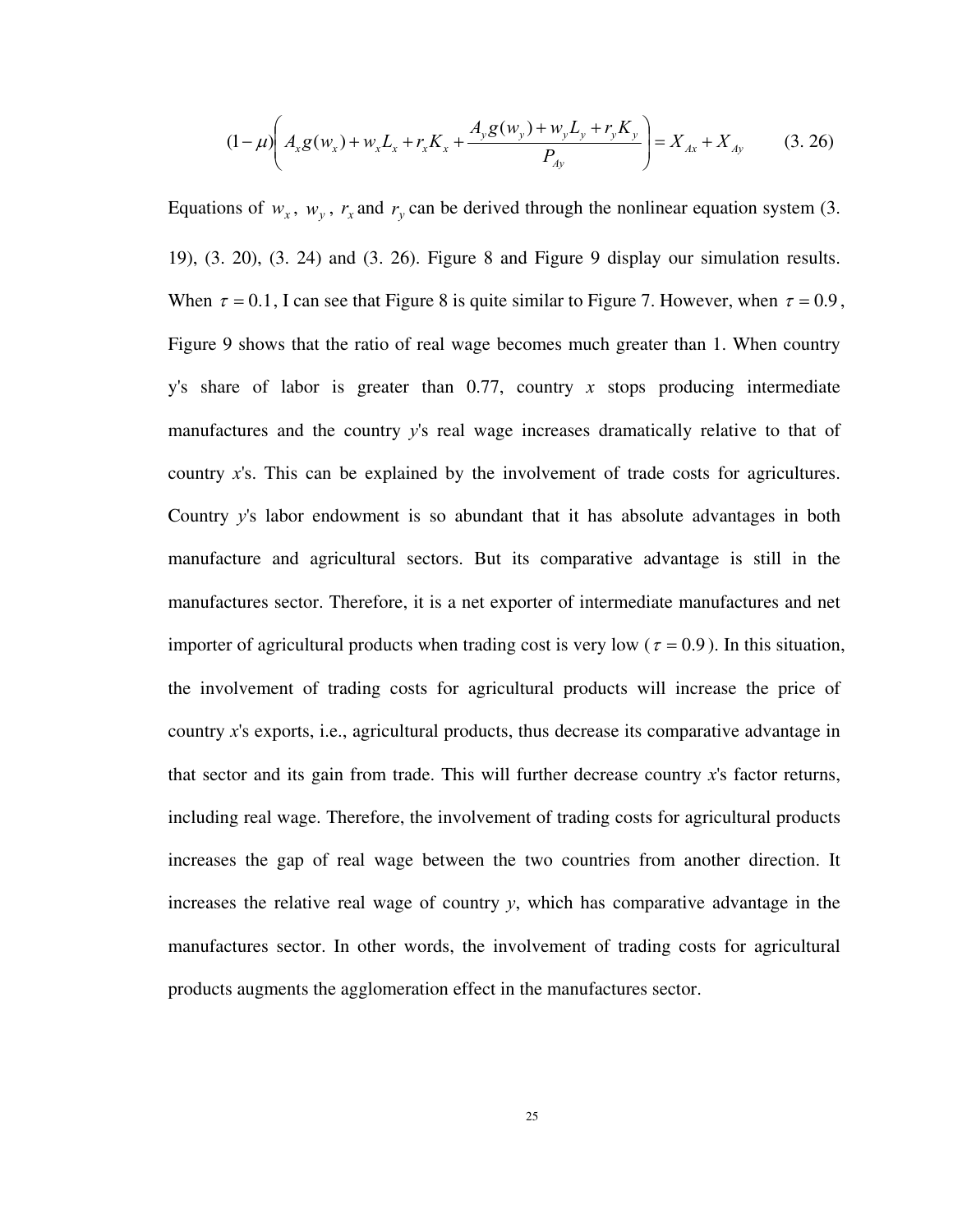**Proposition 6.** Based on the simulations, when there are trade costs for agricultural products, the agglomeration effect in manufacturing increases and capital mobility still can help reduce the inequality across countries.

## **4. Conclusions**

This paper studies how the existence of economies of scale and the trading cost affect the industrial distribution, the trade pattern and the wage difference of two countries. I set up a two-country general equilibrium model by incorporating a capital factor into the NEG model. I simulate the effects of capital mobility and diminishing marginal returns on the economy. Based on Davis (1998)'s comments on Krugman's CP model, I also check the robustness of my results to the introduction of trade costs for agricultural goods.

From the numerical simulation, I find that agglomeration of labor-intensive industries occurs in the labor-abundant country if the trading cost is sufficiently low. The agglomeration occurs regardless of whether or not there are trading costs for agriculture and capital mobility across countries. But a larger market does not necessarily have a disproportionately larger share of production in all industries as previous NEG models predicted. The effect of comparative advantage impedes the agglomeration of industries when the country with a smaller market has the comparative advantage in the same industries. This is consistent with Ricci (1999)'s conclusion that the agglomeration effect weakens the specialization degree. On the other hand, when comparative advantage is not sufficiently strong and trading cost is high, the varieties increasing effect can also impede the agglomeration of labor-intensive industries in the labor abundant country.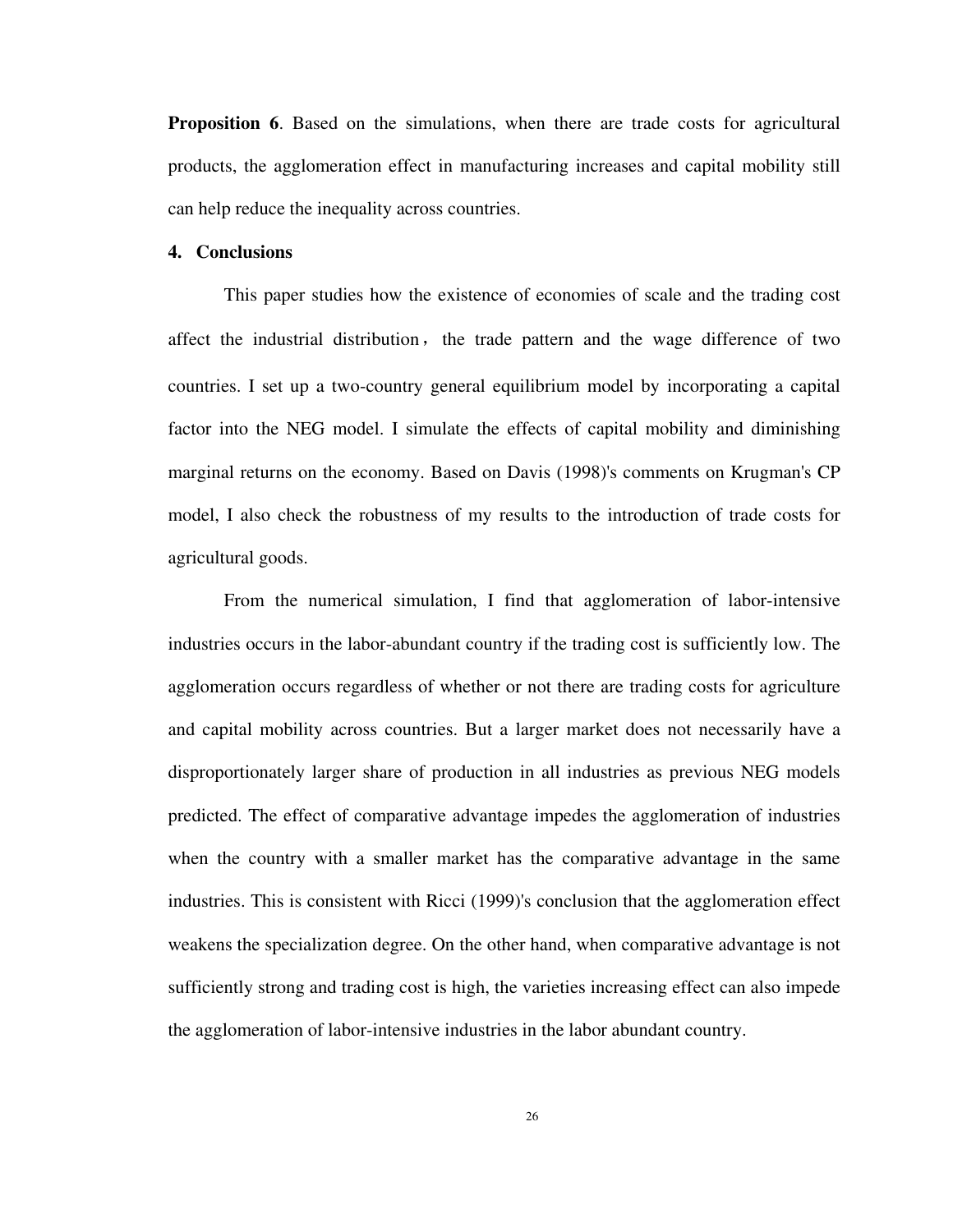In the case of immobile capital, trade occurs when comparative advantage is sufficiently strong to compensate for the trade cost and both countries gain from trade. There is a gap between the two countries' wages in both nominal and real terms. Both nominal and real wages are lower in the labor abundant country. This is caused by the endowment difference and the existence of trading costs. The gap is reduced by trade, but still increases in the labor endowment difference due to the effect of diminishing marginal returns. This result differs from most previous NEG models' simulation results which show that the wage level is higher in the labor abundant country when the trading cost is sufficiently low. This is because those models do not have capital as an input in manufacturing production. They do not reflect the effect of diminishing marginal returns of labor.

My simulation results show that capital mobility narrows the wage (either nominal or real) difference across countries. The real wage in the labor abundant country is even slightly higher than that in the other country when the trading cost is sufficiently low. When both mobile capital and agricultural trade costs are involved in the model, the simulation results show that the countries with abundant labor have much higher real wage than the other country. This suggests that for the country with strict capital controls, capital liberalization can help reduce wage difference between countries in both nominal and real terms.

The simulation results of this paper indicate that with economies of scale technology and labor immobile across countries, as long as the trade pattern follows what comparative advantages indicate, low trading costs will not cause the catastrophic agglomeration in the country with the larger market as most other NEG models predict.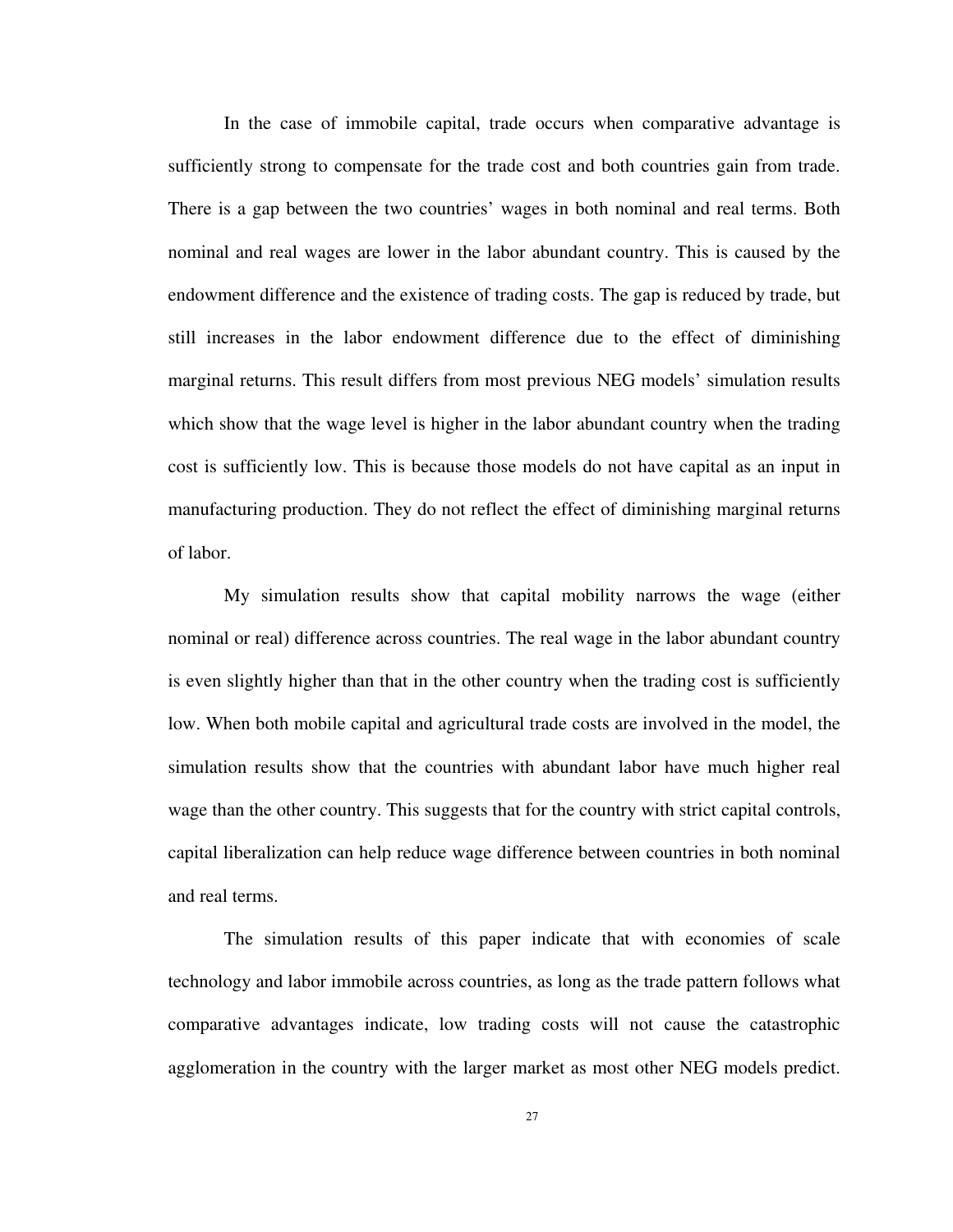This is because of the involvement of capital as a variable input in the final manufacturing production. By introducing capital, I have completely ruled out the demand and cost linkage associated with the labor-involved production from the capitalintensive industry. As a result, only the labor-intensive industries agglomerate into the labor abundant countries. The catastrophic agglomeration does not happen in the capitalintensive industries. This is different from other capital-involved NEG models which have capital as a fixed input for the intermediate manufactures and still get the catastrophic agglomeration for all industries. At the same time, the inclusion of both labor and capital as variable manufacturing inputs enables the model to reflect the effects of comparative advantages and the diminishing marginal returns to labor and capital, which work to counter to the agglomeration effect. The simulation results show that when labor is not the only variable input in manufacturing production, the labor abundant country does not necessarily have a higher wage rate as other NEG models predict.

With labor immobile across countries, my model predicts that capital mobility will increase the return to labor in the labor abundant region relative to the other region. However, labor is more likely to be mobile across sub-regions within a country. How will labor mobility together with capital mobility affect an economy? This is an important topic for further study.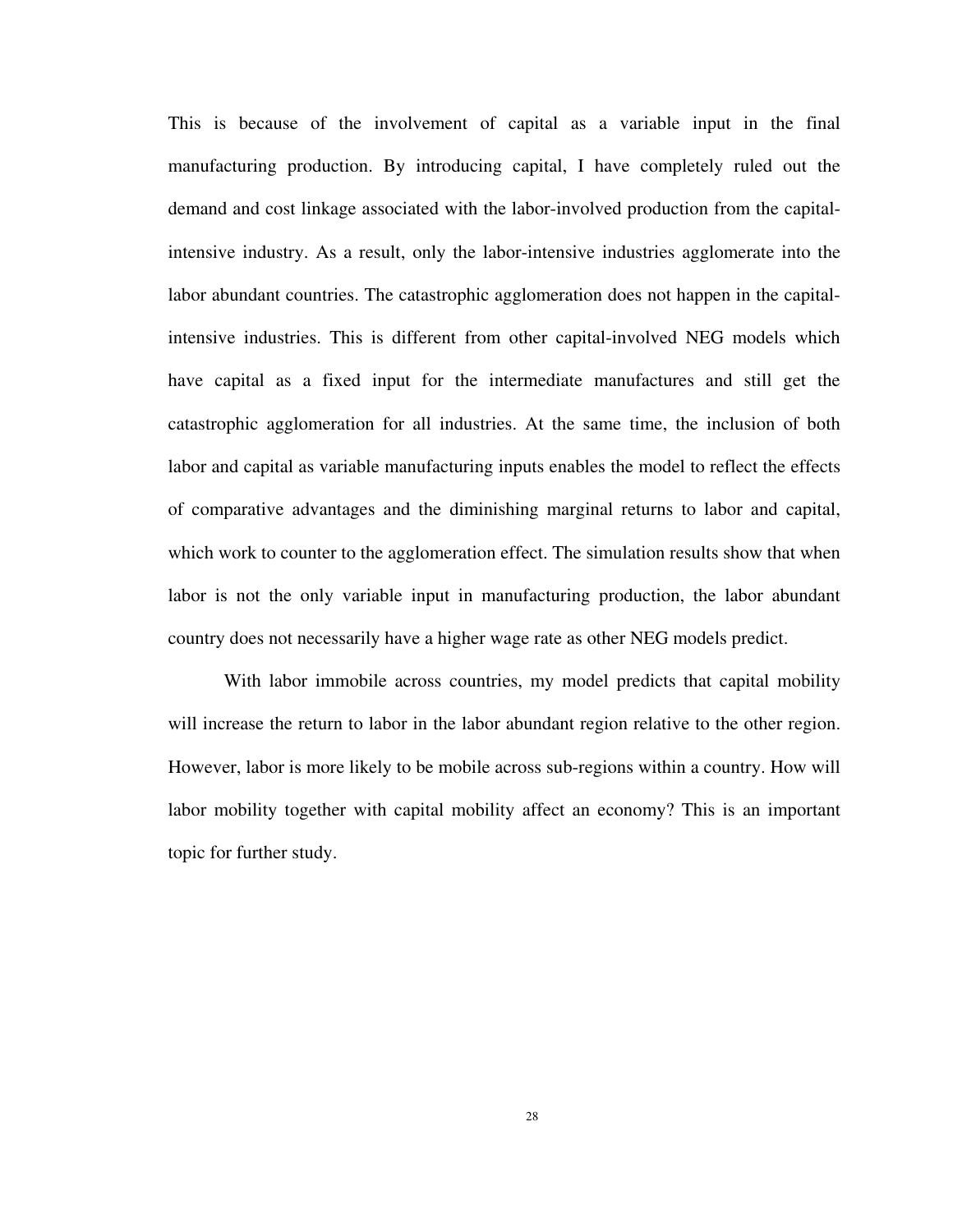#### **REFERENCES**

Amiti, Mary, 2005. "Location of vertically linked industries: agglomeration versus comparative advantage," *European Economic Review*, Elsevier, vol. 49(4), pages 809- 832.

- Baldwin, Richard E., 1999. "Agglomeration and endogenous capital." *European Economic Review*, 43(2), 253-280.
- Baldwin, R., R. Forslid, P. Martin, G. Ottaviano and F. Robert-Nicoud, 2003. *Economic Geography and Public Policy*, Princeton University Press.
- Davis, D.R. 1998 "The Home Market Effect, Trade and Industrial Structure." *American Economic Review*, 88(5), 1264-1276.
- Dixit, Avinash K and Stiglitz, Joseph E, 1977. "Monopolistic Competition and Optimum Product Diversity." *American Economic Review*, 67(3), 297-308.
- Ethier, Wilfred J, 1982. "National and International Returns to Scale in the Modern Theory of International Trade." *American Economic Review*, 72(3), 389-405.
- Forslid, Rikard, 1999. "Agglomeration with Human and Physical Capital: an Analytically Solvable Case." CEPR Discussion Papers 2102, C.E.P.R. Discussion Papers
- Fujita, Masahisa and Krugman, Paul and Venables, Anthony J. 1999. *The spatial economy : cities, regions and international trade.* MIT Press, Cambridge, Mass..
- Harris, C.D., 1954. "The market as a factor in the localization of industry in the United States." *Annals of the Association of American Geographers*, 44, 315– 348.
- Henderson, J. V., and Thisse, J. 2004. *Handbook of Regional and Urban Economics*. volume 4. *Cities and Geography*. Amsterdam; San Diego and Oxford: Elsevier.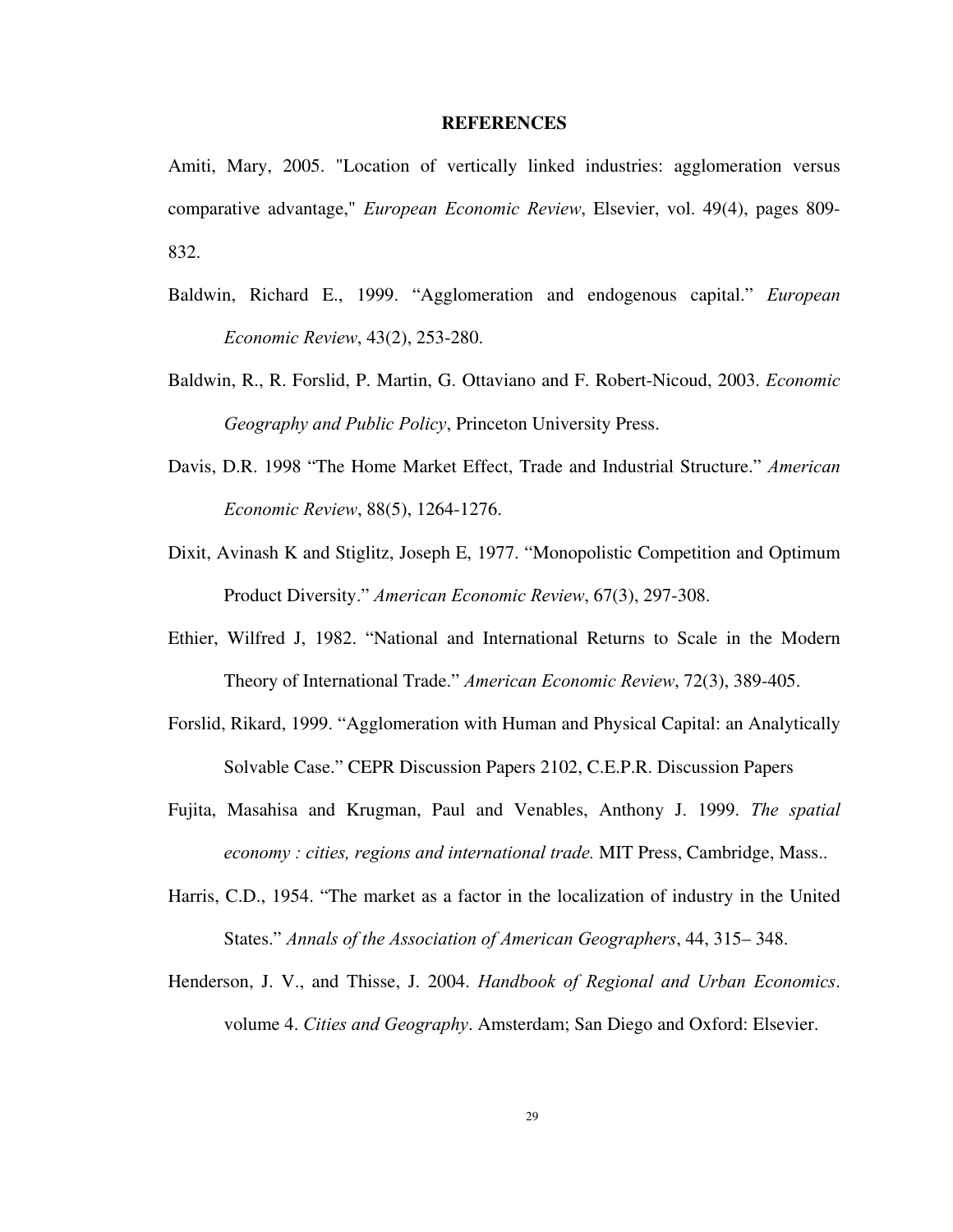- Krugman, Paul. 1991. "Increasing Returns and Economic Geography." *Journal of Political Economy*, 99(3), 483-99.
- Martin, Philippe & Rogers, Carol Ann, 1995. "Industrial location and public infrastructure," *Journal of International Economics*, Elsevier, 39(3-4), 335-351.
- Ottaviano, Gianmarco I P, 1996. "Monopolistic Competition, Trade, and Endogenous Spatial Fluctuations." CEPR Discussion Papers 1327, C.E.P.R. Discussion Papers.
- Puga, D. 1999. "The Rise and Fall of Regional Inequalities." *Europe Economic Review*, 43, 303-334
- Ricci, Luca, 1999. "Economic geography and comparative advantage: Agglomeration versus specialization," *European Economic Review*, 43(2), 357-377
- Venables, Anthony J, 1996. "Equilibrium Locations of Vertically Linked Industries." *International Economic Review*, 37(2), 341-59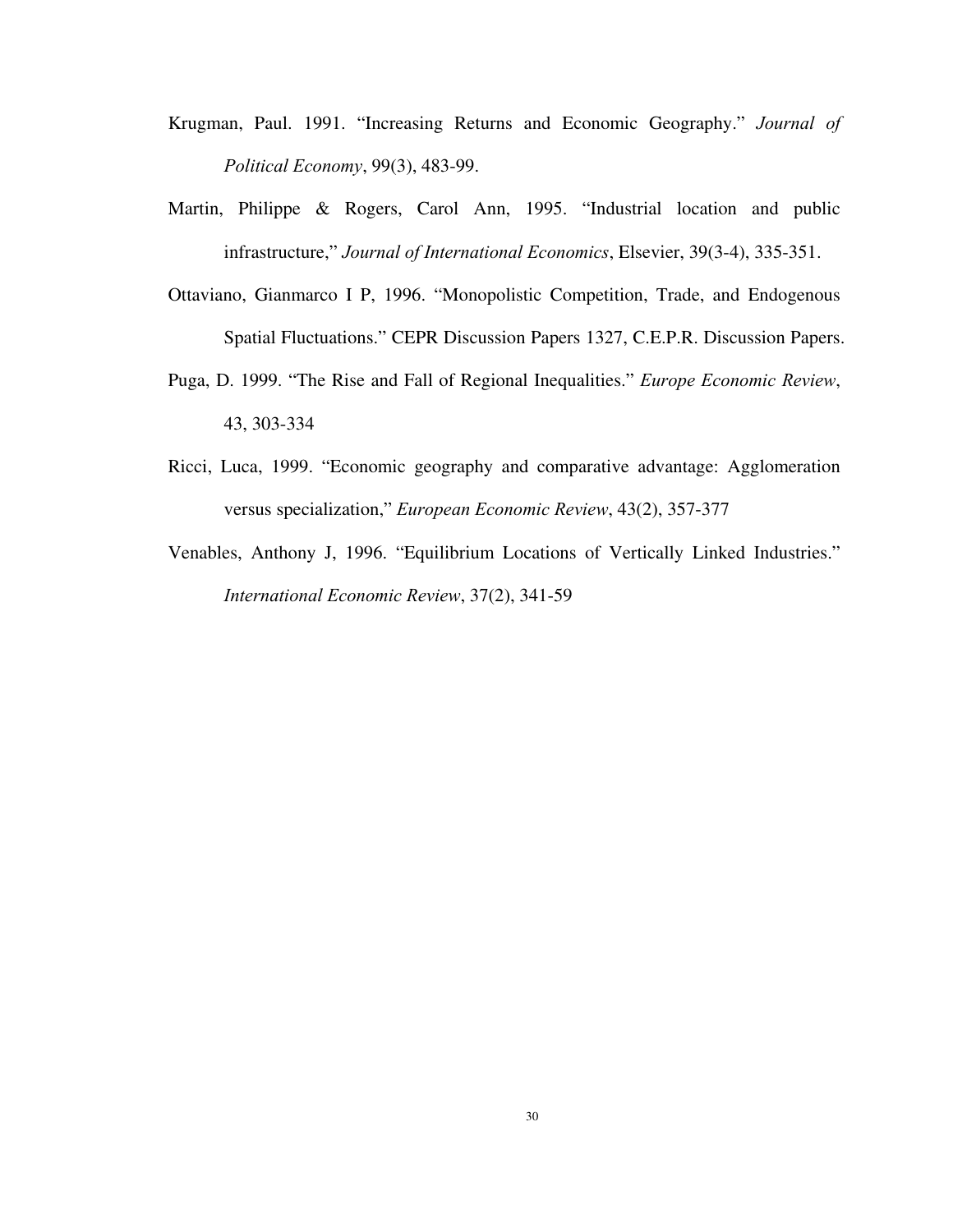

**Figure 1. Trade Patterns of Two Countries with Immobile Factors**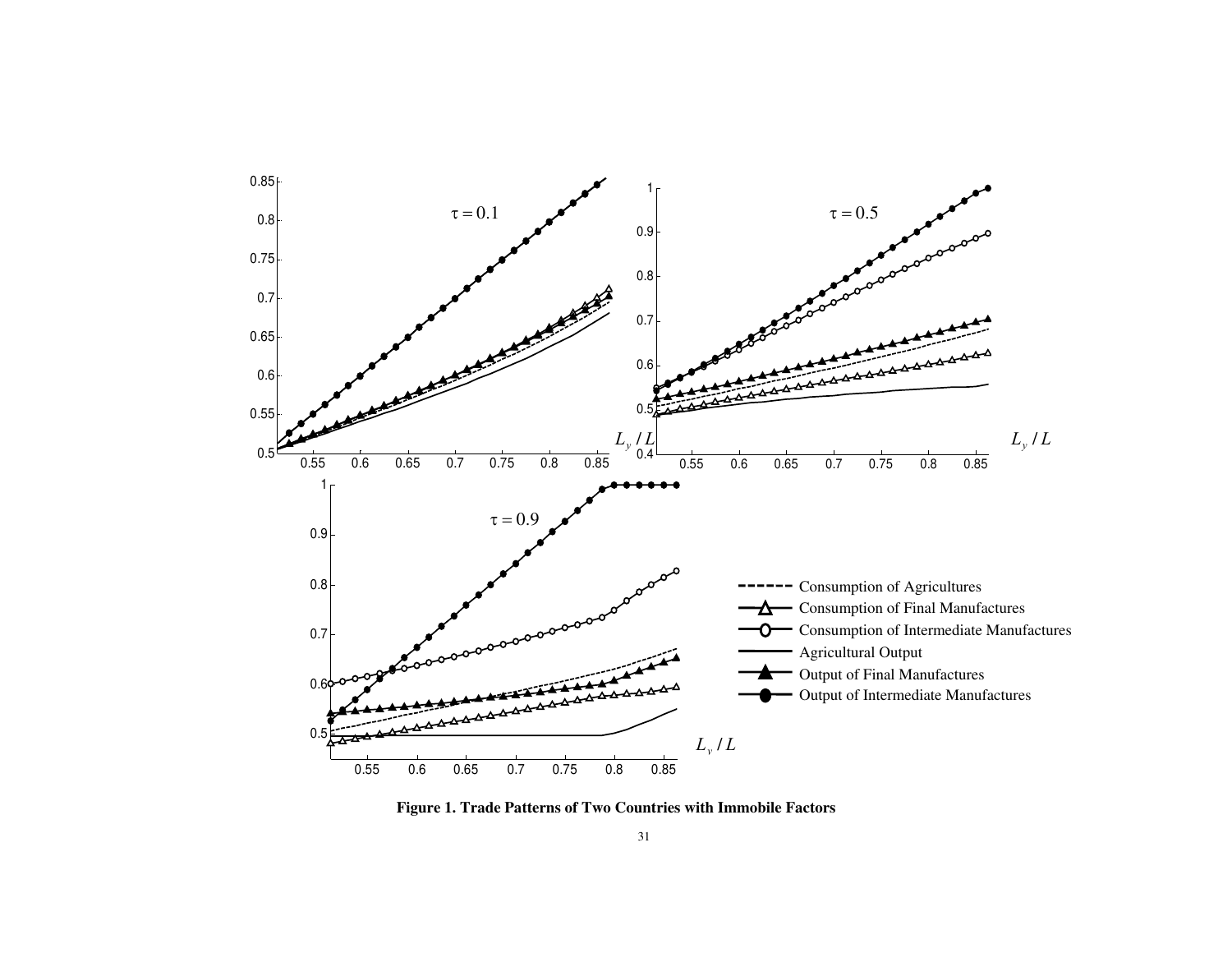

**Figure 2. Income Ratios of Two Countries with Immobile Factors**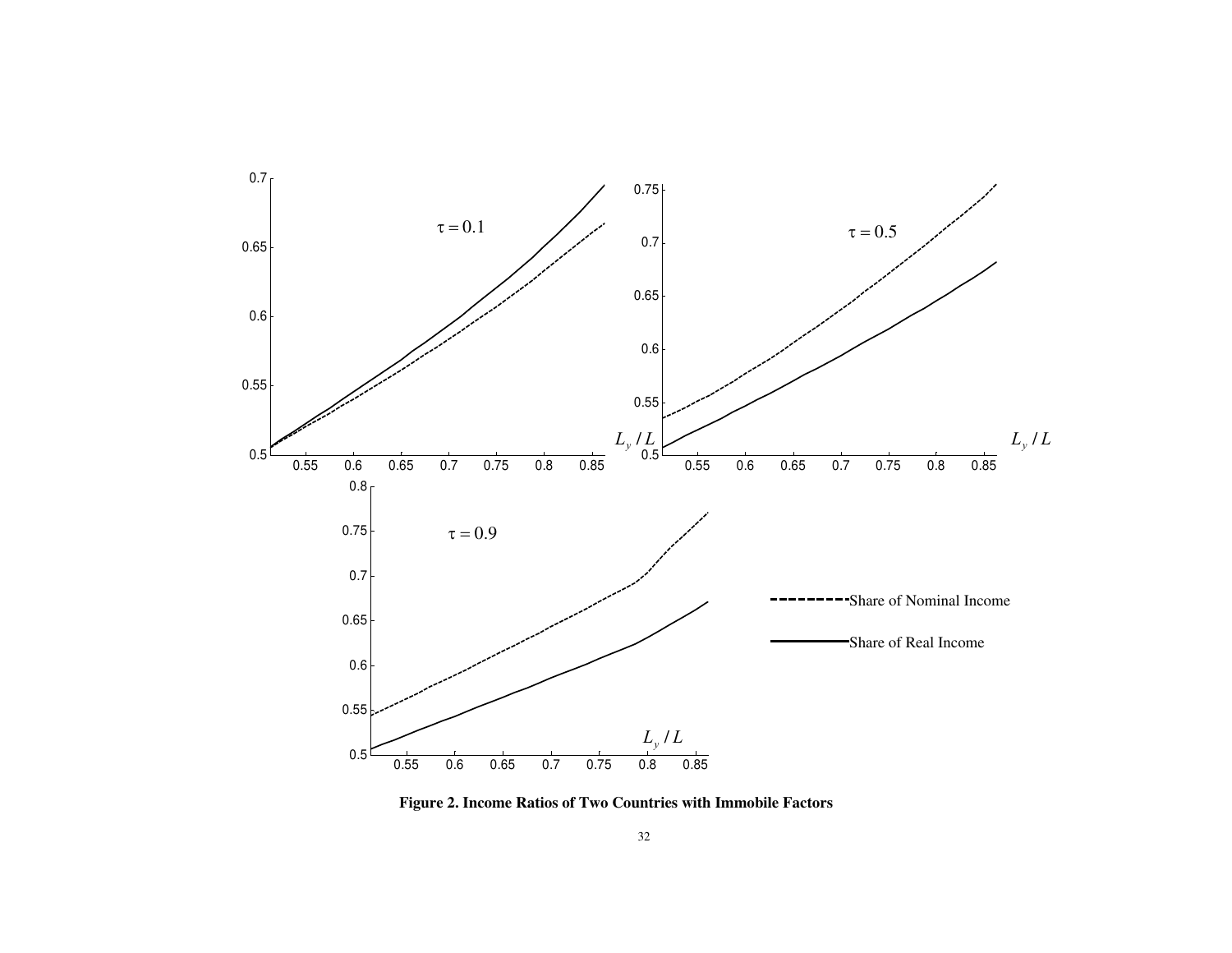

**Figure 3. Factor Returns of Two Countries with Immobile Factors**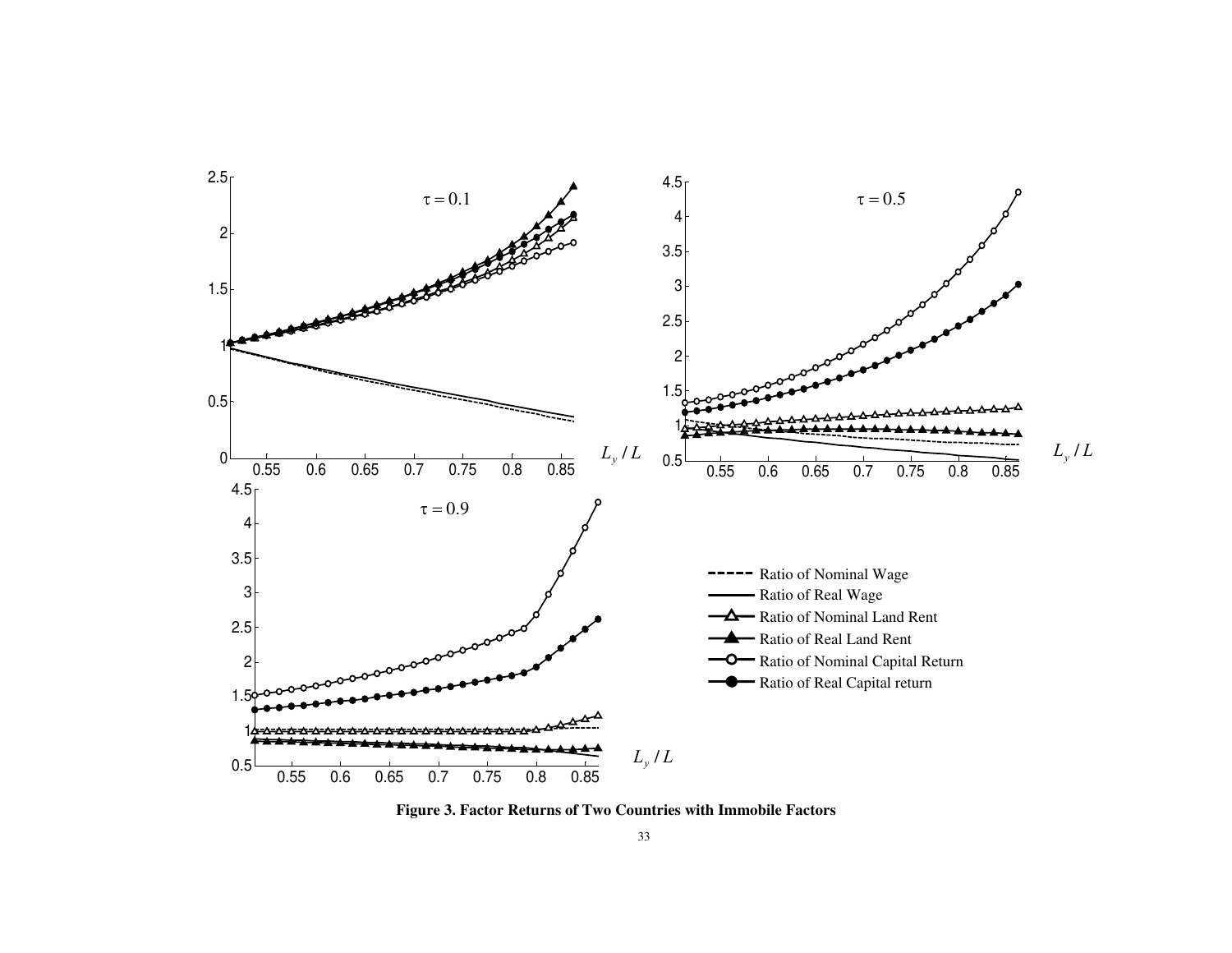

**Figure 4. Output of Two Countries with Immobile Factors**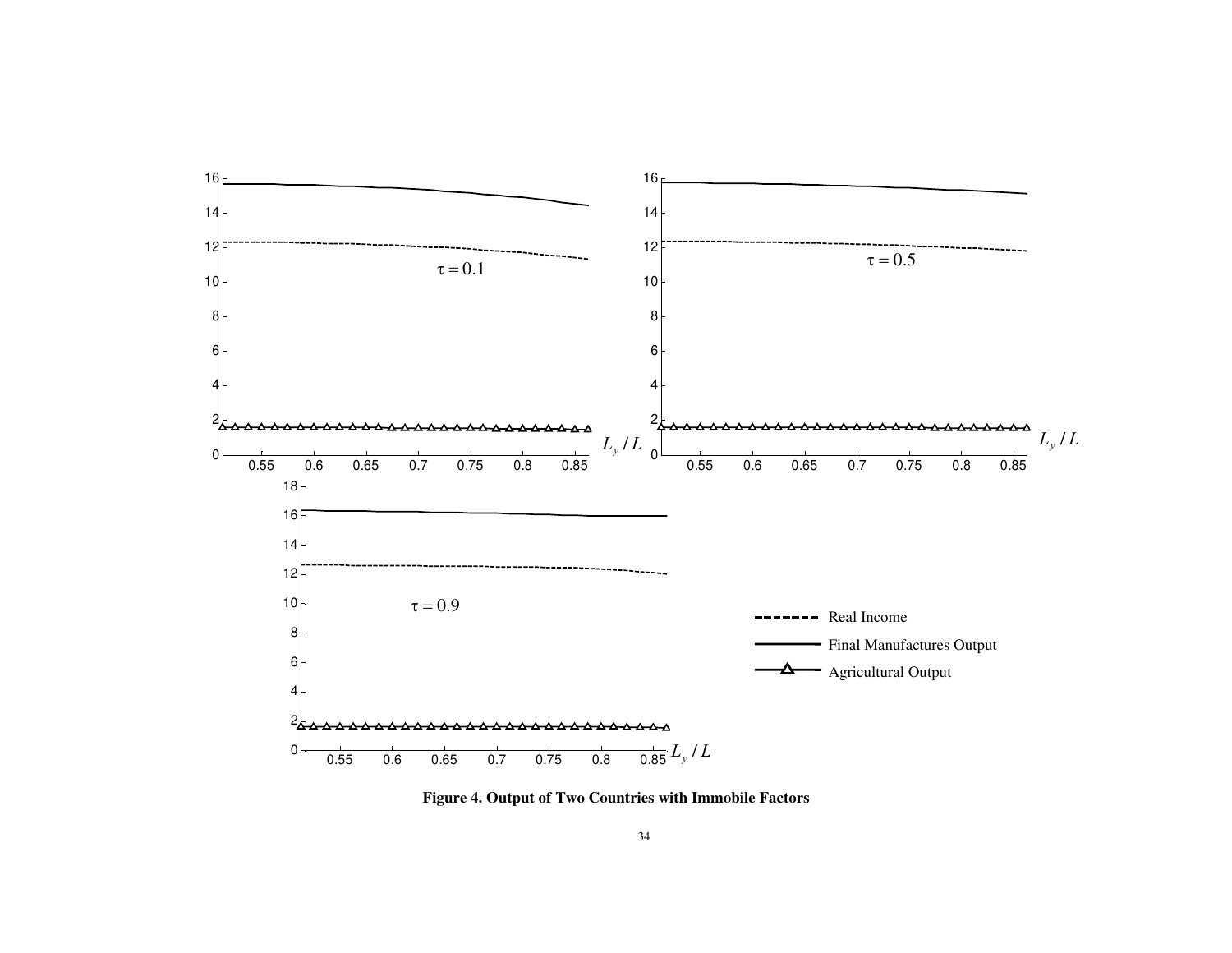

**Figure 5. Trade Patterns of Two Countries with Mobile Capital and Immobile Labor**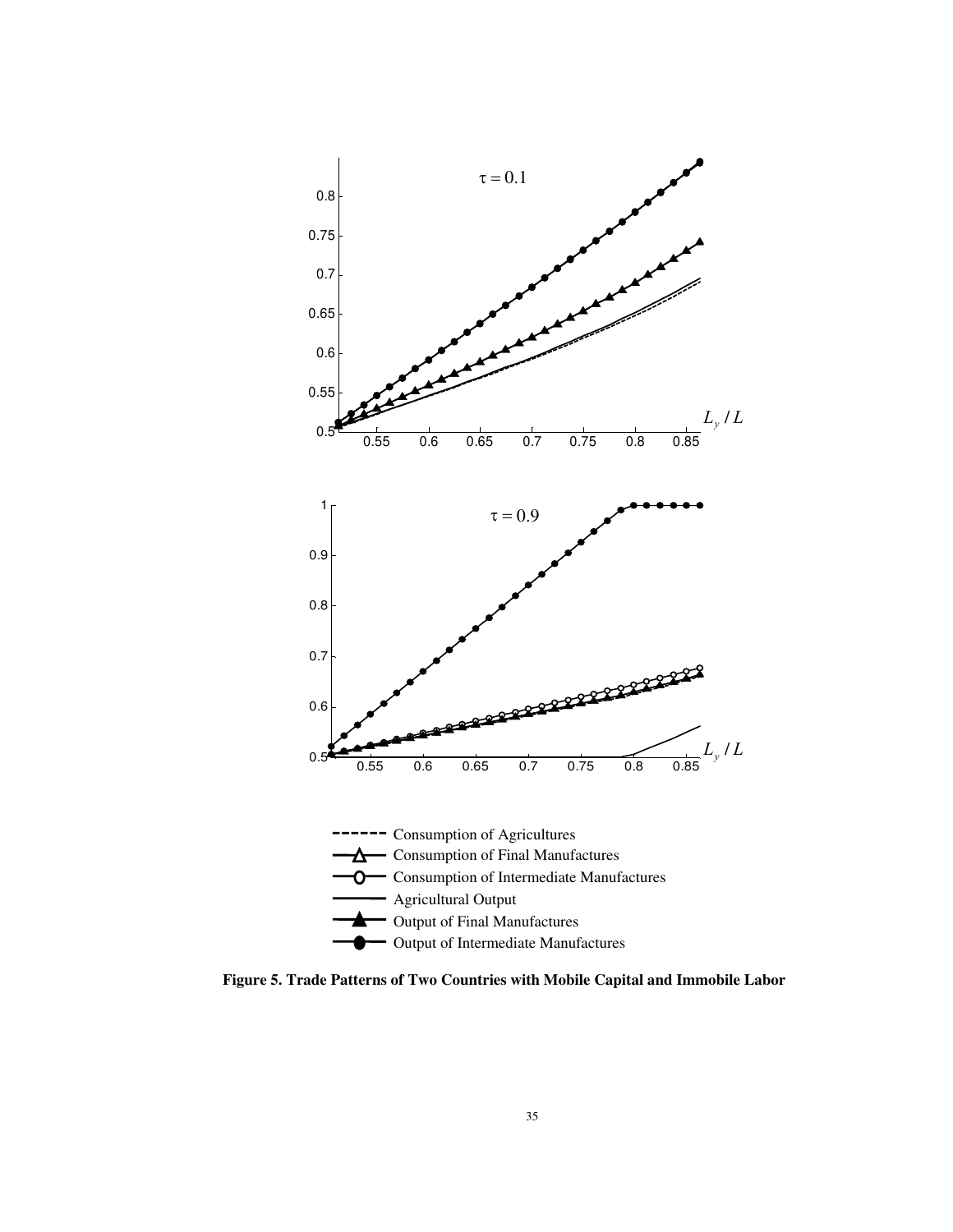

**Figure 6. Income of Two Countries with Mobile Capital and Immobile Labor**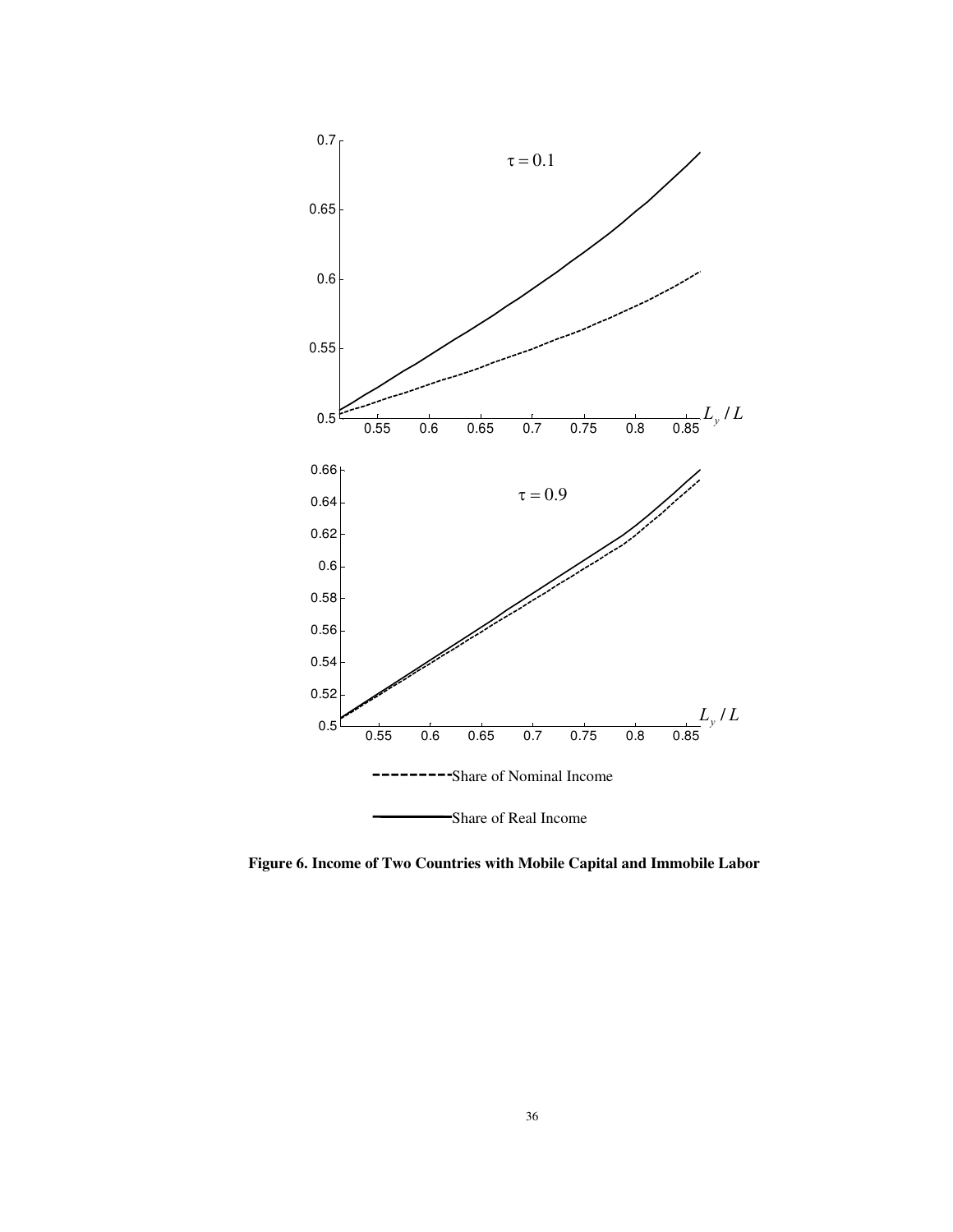

**Figure 7. Factor Returns of Two Countries with Mobile Capital and Immobile Labor**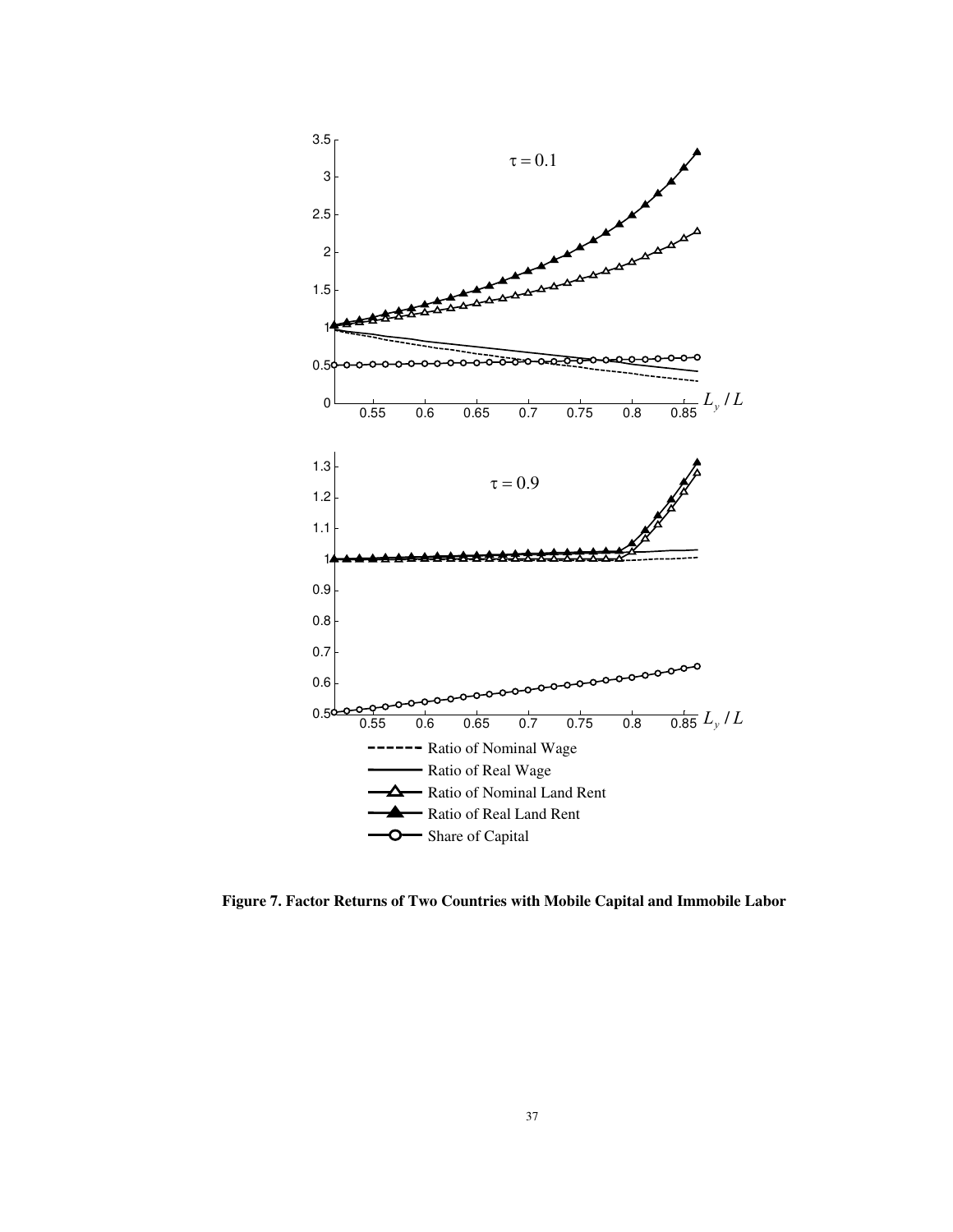

**Figure 8. Factor Returns of Two Countries with Transportation Cost for All Sectors**